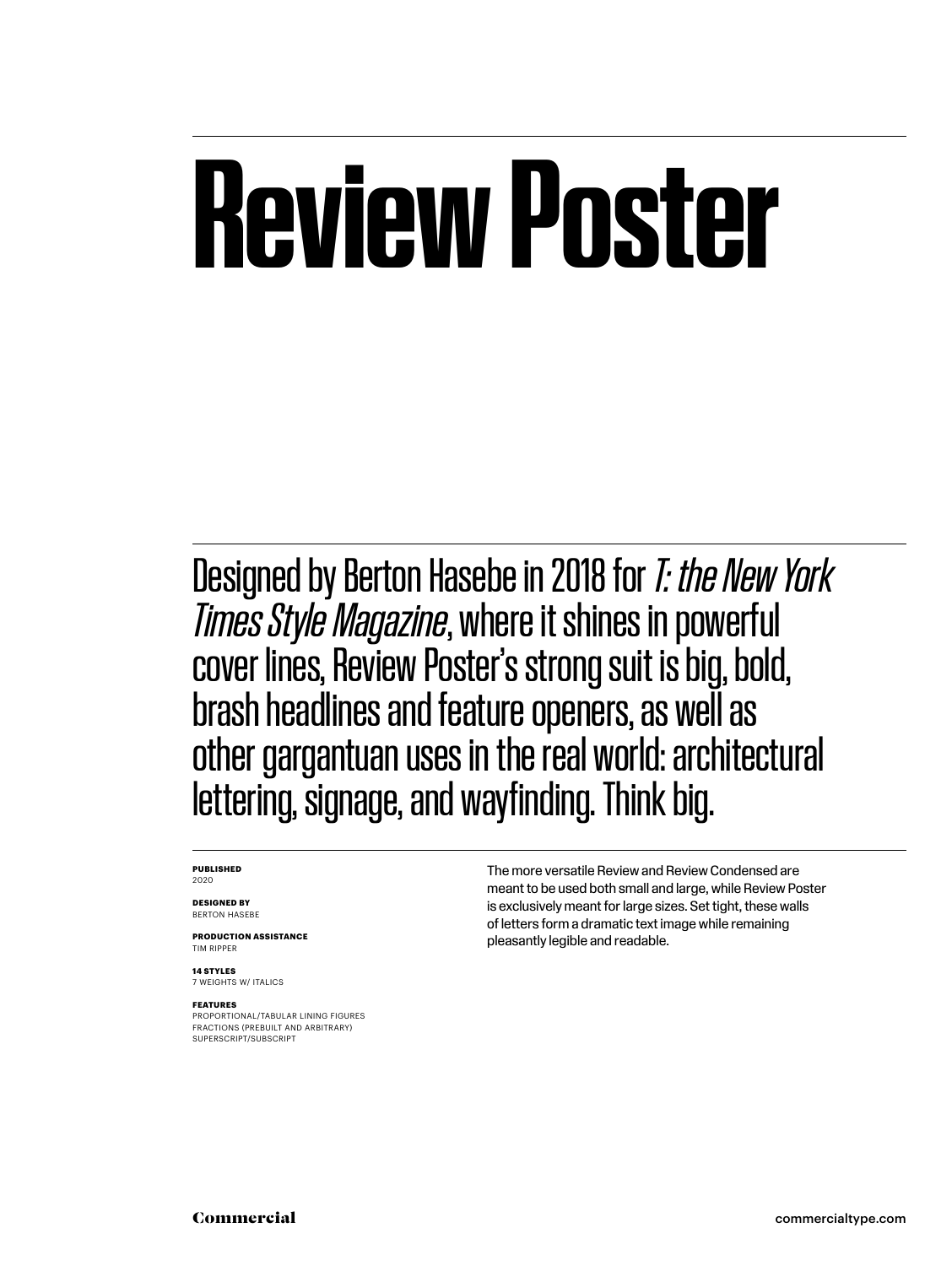Review Poster Thin *Review Poster Thin Italic* Review Poster Light *Review Poster Light Italic* Review Poster Regular *Review Poster Regular Italic* Review Poster Medium *Review Poster Medium Italic* **Review Poster Bold** *Review Poster Bold Italic* Review Poster Heavy *Review Poster Heavy Italic* Review Poster Black *Review Poster Black Italic*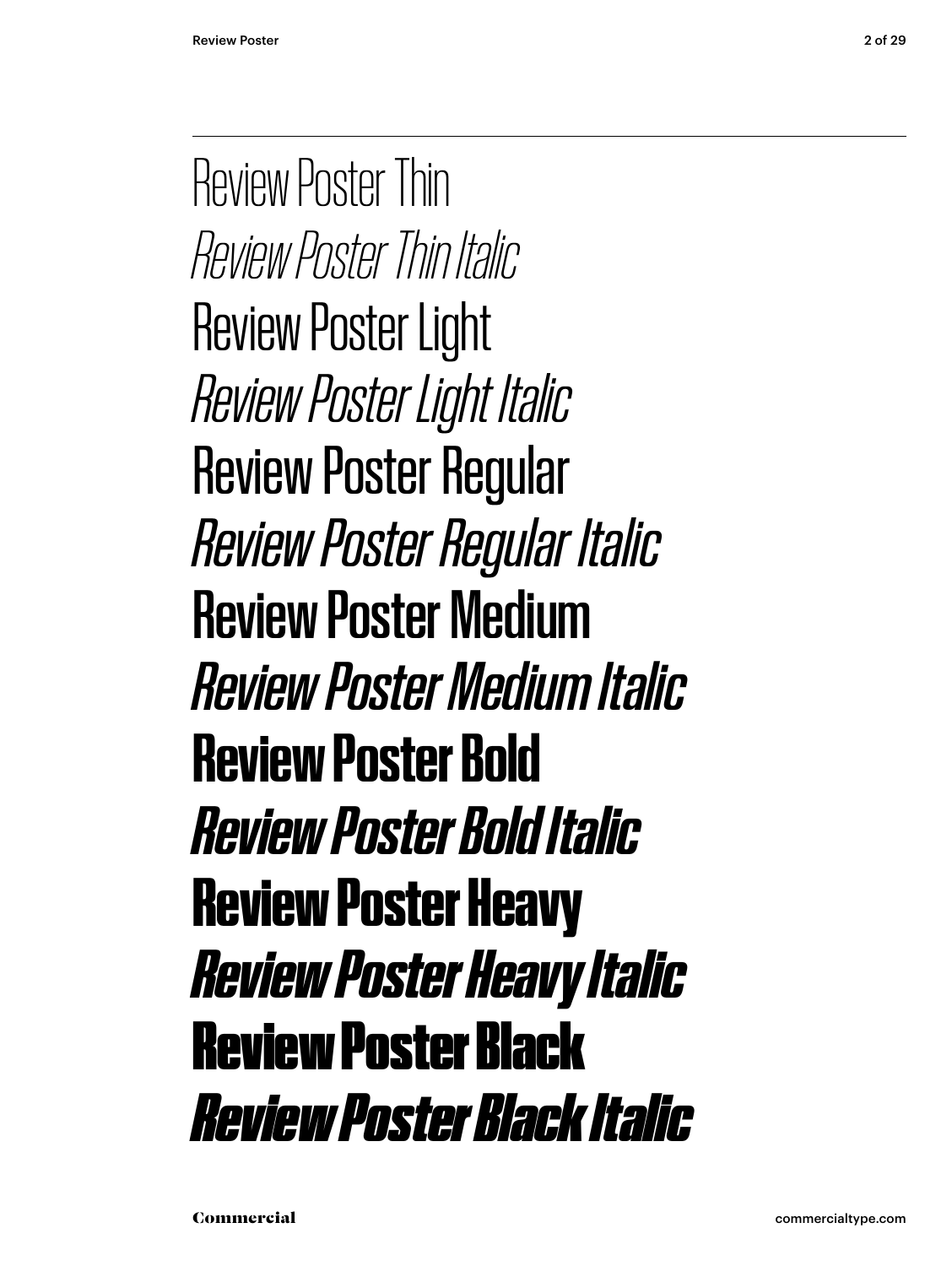# LINALENTS ndardized

REVIEW POSTER THIN, 150 PT

*PALLOPELEJÄ Atmospheric*

REVIEW POSTER THIN ITALIC, 150 PT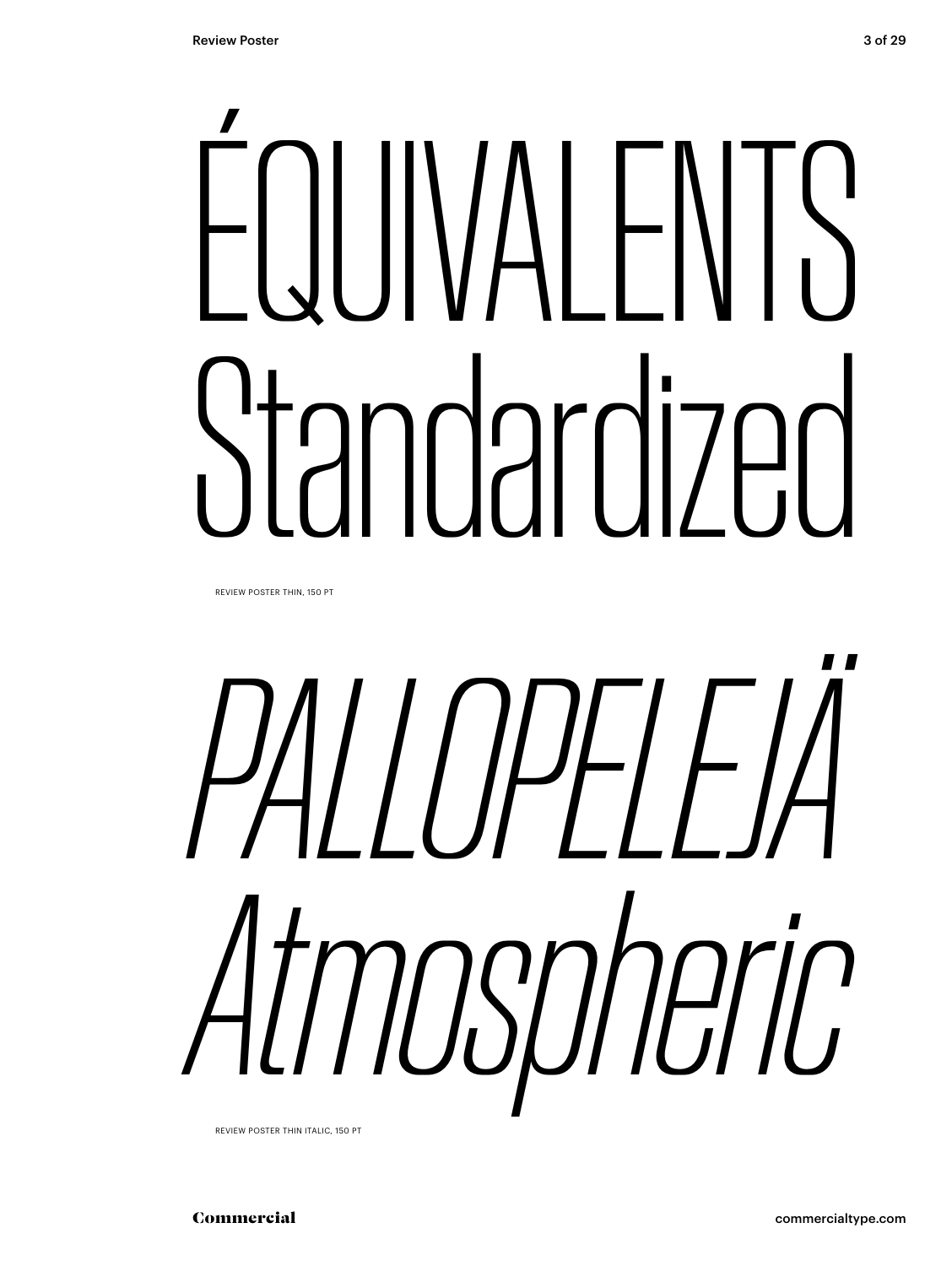# INFLUENCER Ograniczały REVIEW POSTER LIGHT, 150 PT

# *RESCINDING Geographic*

REVIEW POSTER LIGHT ITALIC, 150 PT [ALTERNATE R a]

Commercial commercialtype.com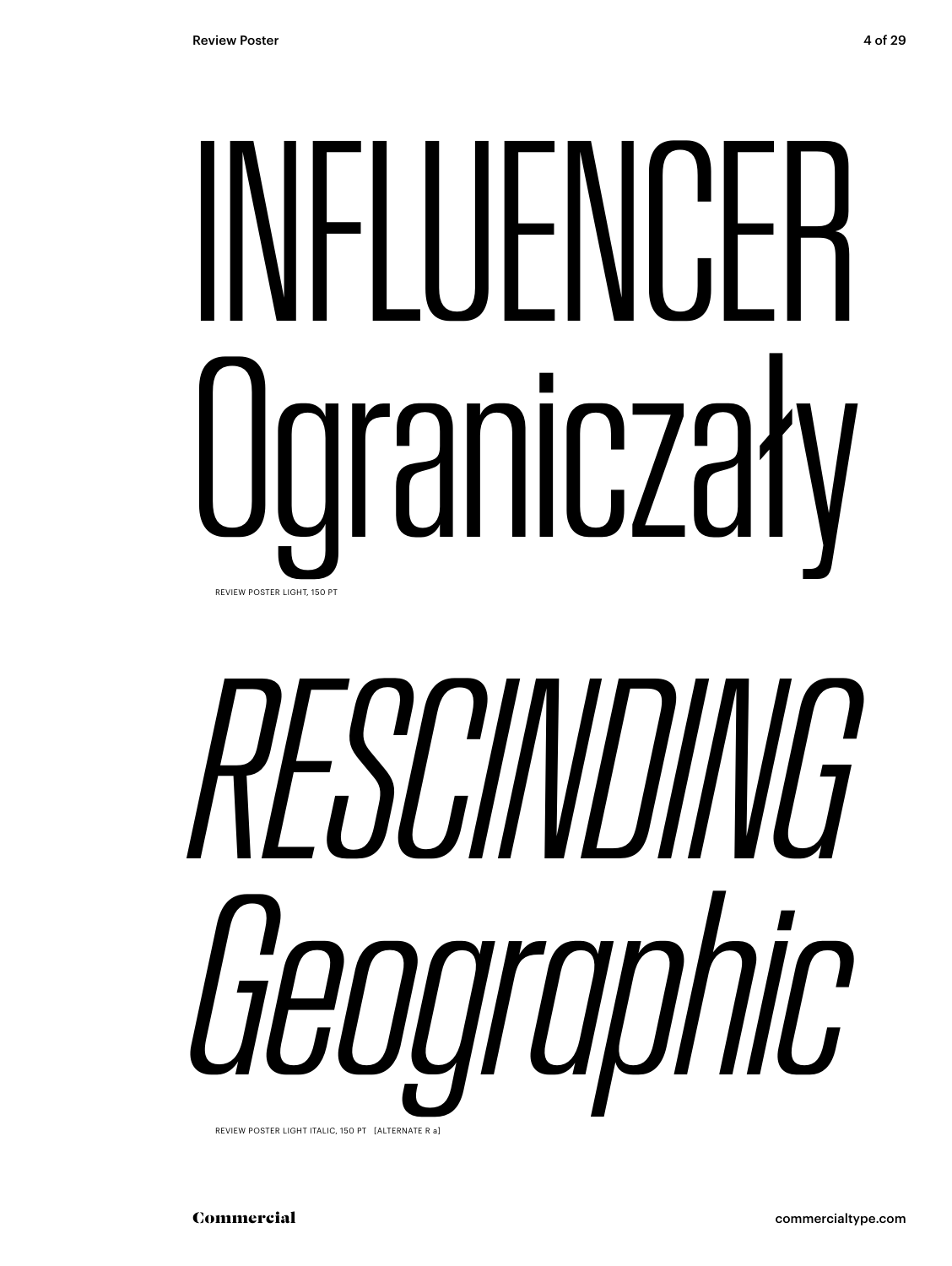# POPULAIRE Journalists

REVIEW POSTER REGULAR, 150 PT

# *STATEWIDE Zgodovina*

REVIEW POSTER REGULAR ITALIC, 150 PT [ALTERNATE g]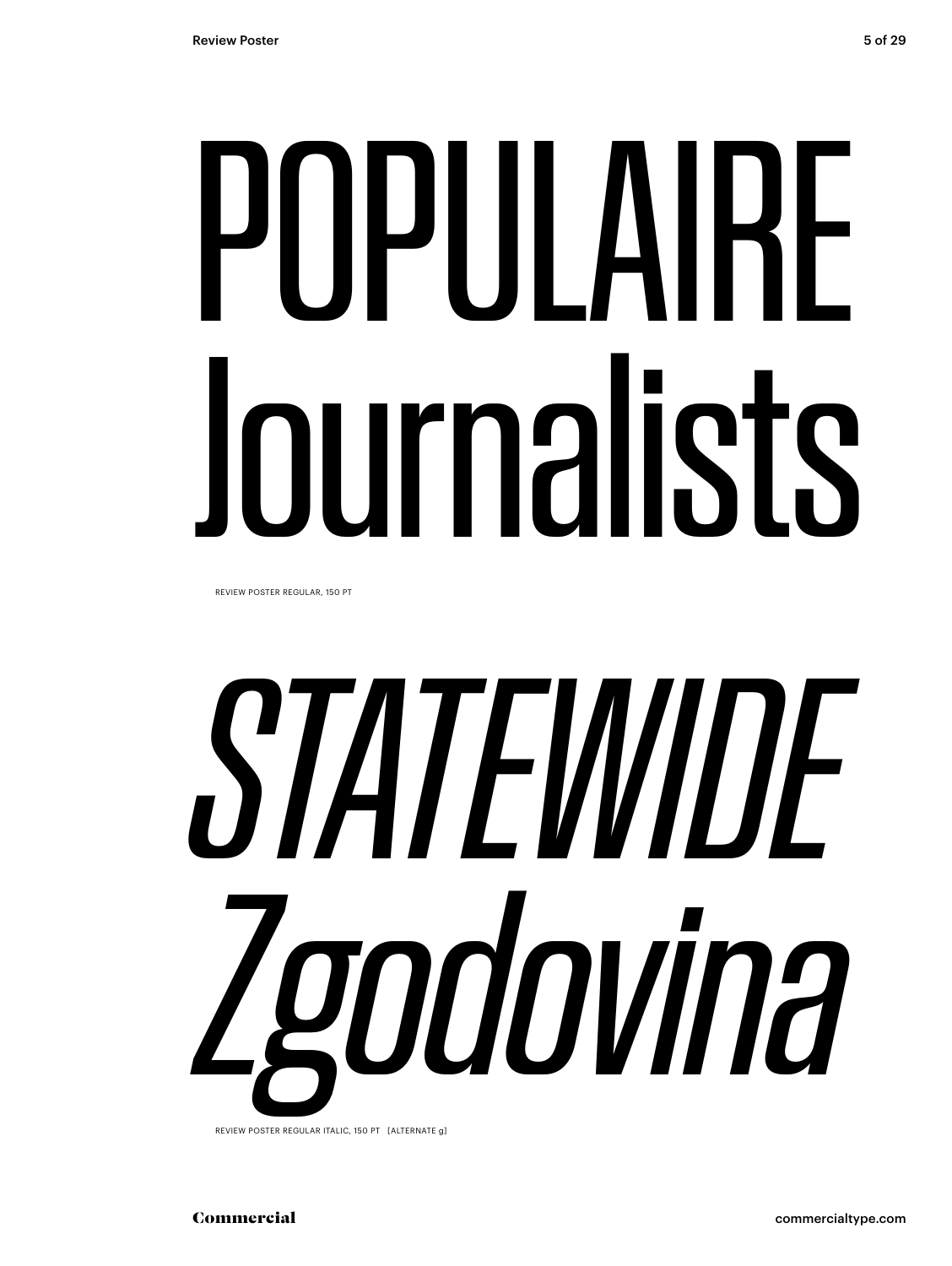# OUTLAWED Evidenced

REVIEW POSTER MEDIUM, 150 PT



REVIEW POSTER MEDIUM ITALIC, 150 PT [ROUND DOTS]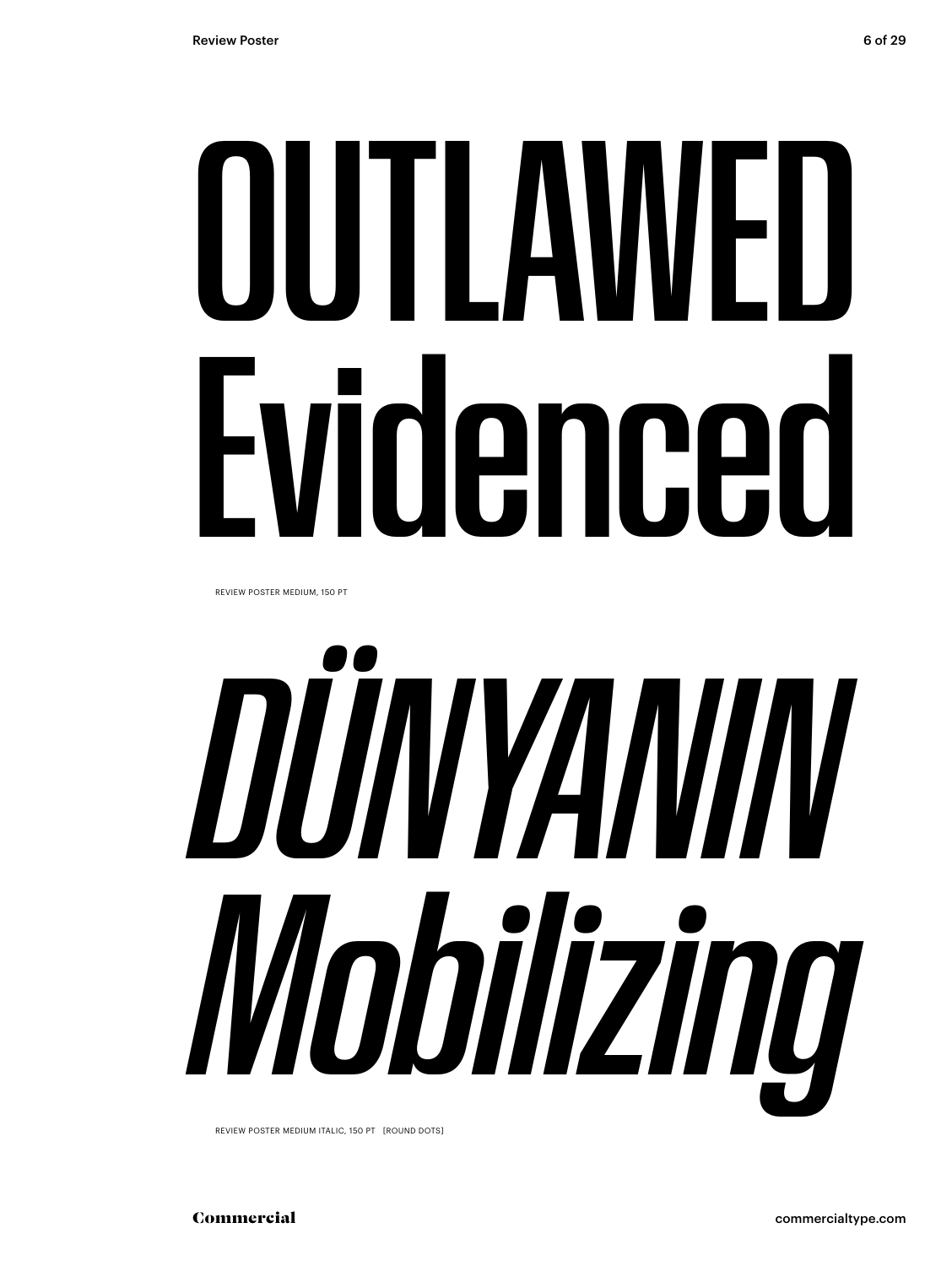# **TULETÕRJE Notorious**

REVIEW POSTER BOLD, 150 PT



REVIEW POSTER BOLD ITALIC, 150 PT

Commercial commercialtype.com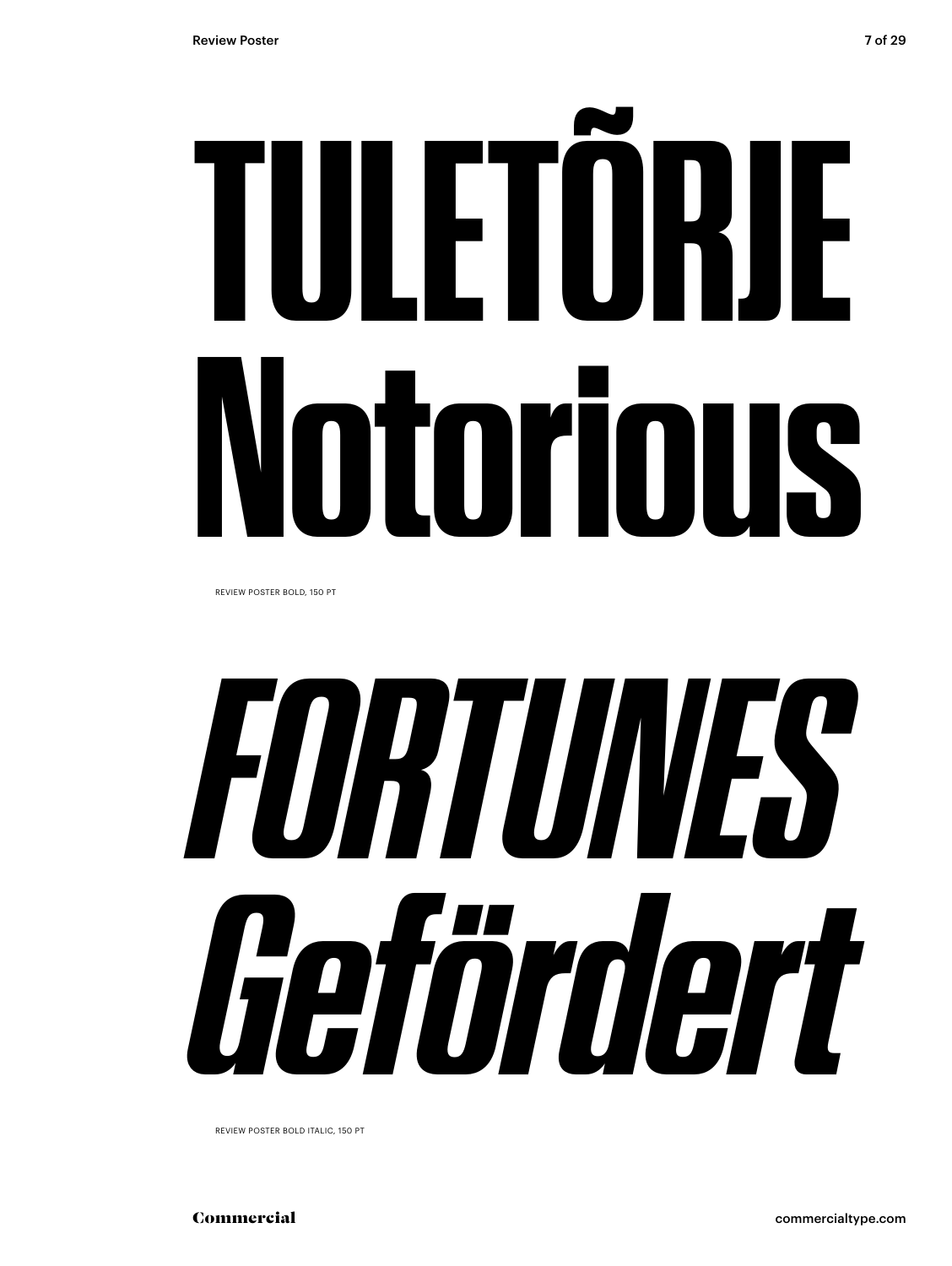# EQUITABLE Colecțiile

REVIEW POSTER HEAVY, 150 PT



REVIEW POSTER HEAVY ITALIC, 150 PT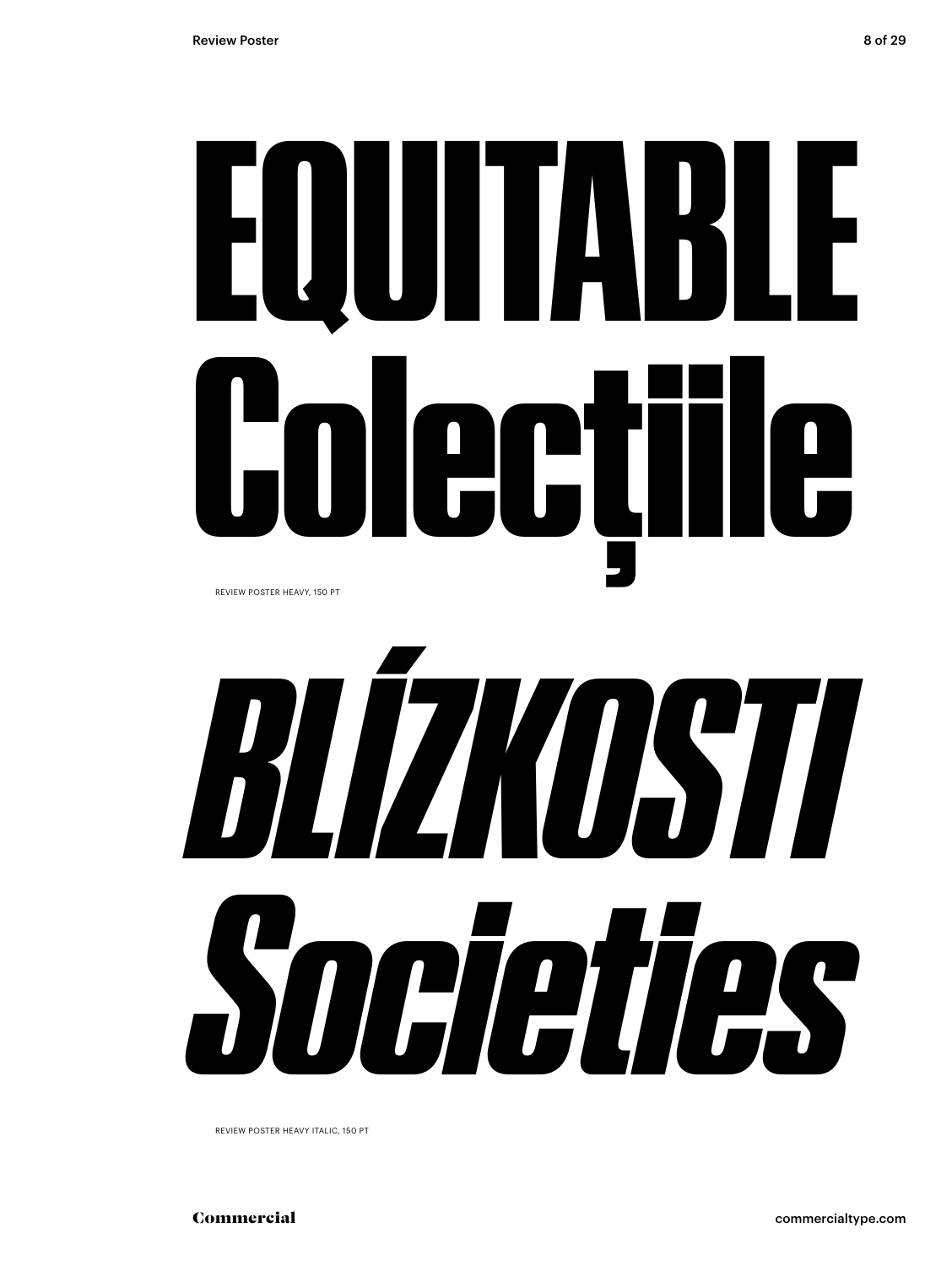

REVIEW POSTER BLACK, 150 PT



REVIEW POSTER BLACK ITALIC, 150 PT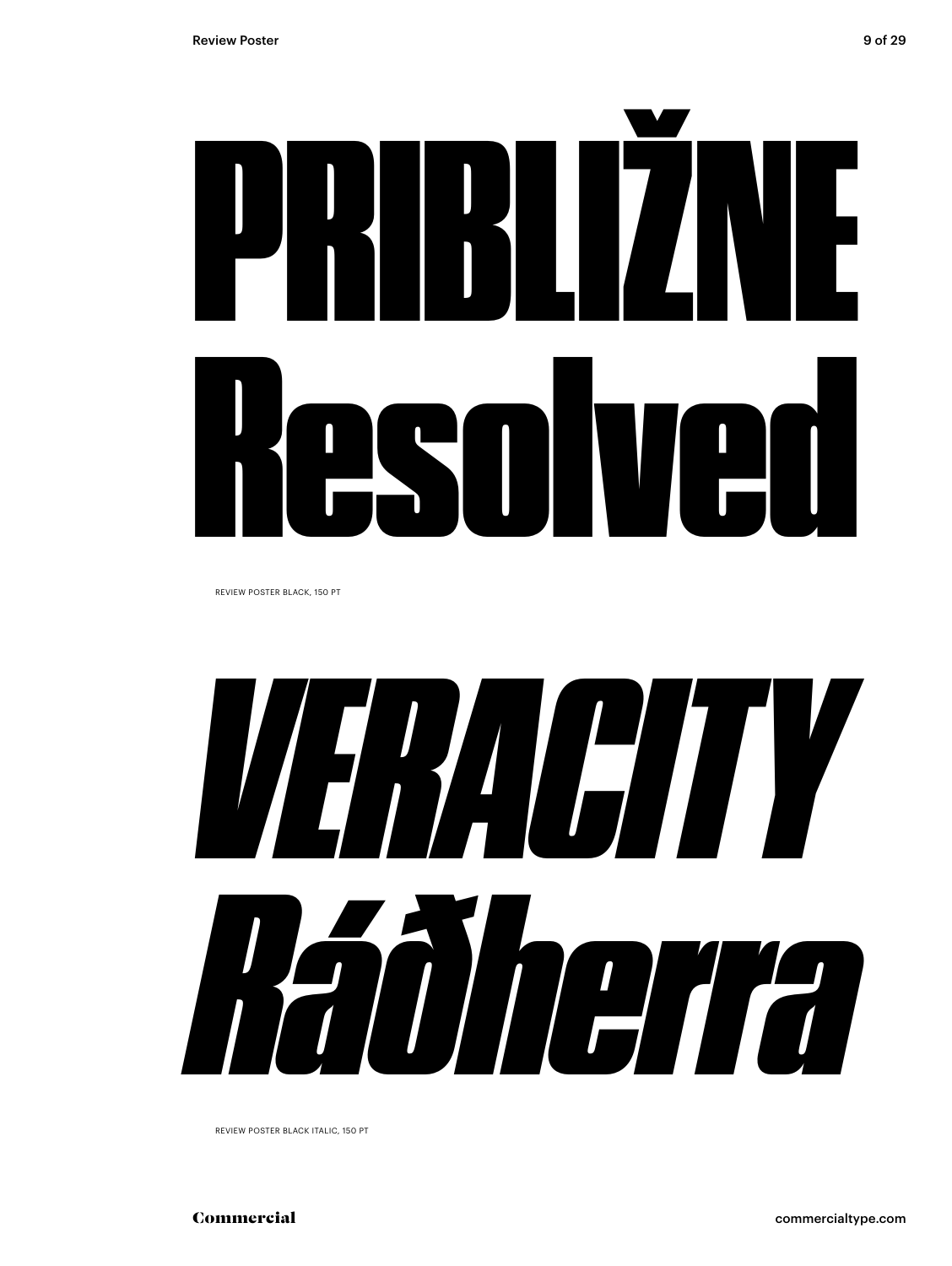## Remarkable idealist LA FOICIÓN DE 2004 Cutting-edge policy REVIEW POSTER THIN, 100 PT [ALTERNATE R a]

## *Conventional forms 9 ROYAL CHARTERS Famed Dorset poet*

REVIEW POSTER THIN ITALIC, 100 PT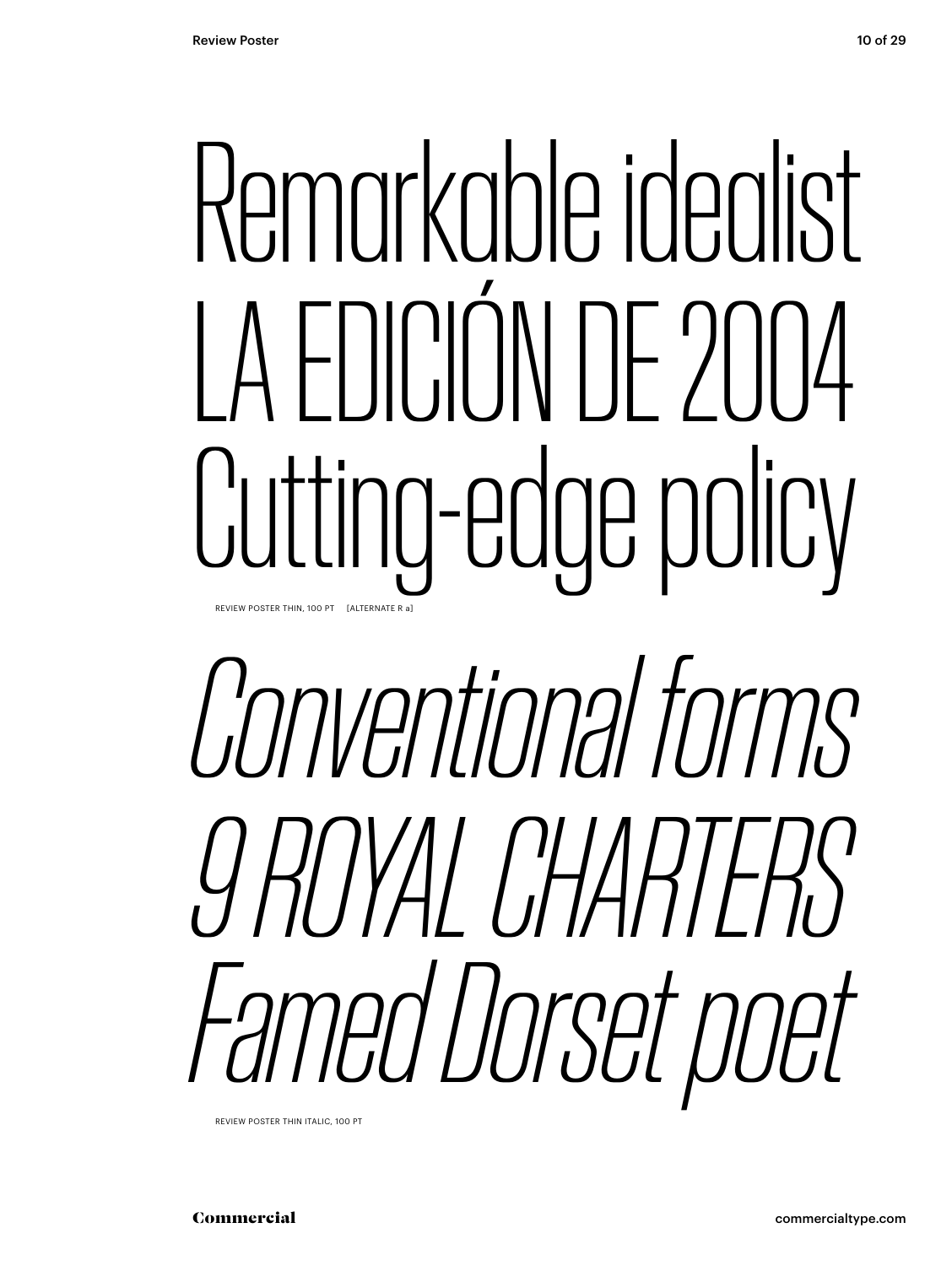## Mountain animals POHJOIS-IRLANNIN L'époque romaine REVIEW POSTER LIGHT, 100 PT [ALTERNATE F

## *Traditional dialect DRONE OPERATOR Mar das Caraíbas*

REVIEW POSTER LIGHT ITALIC, 100 PT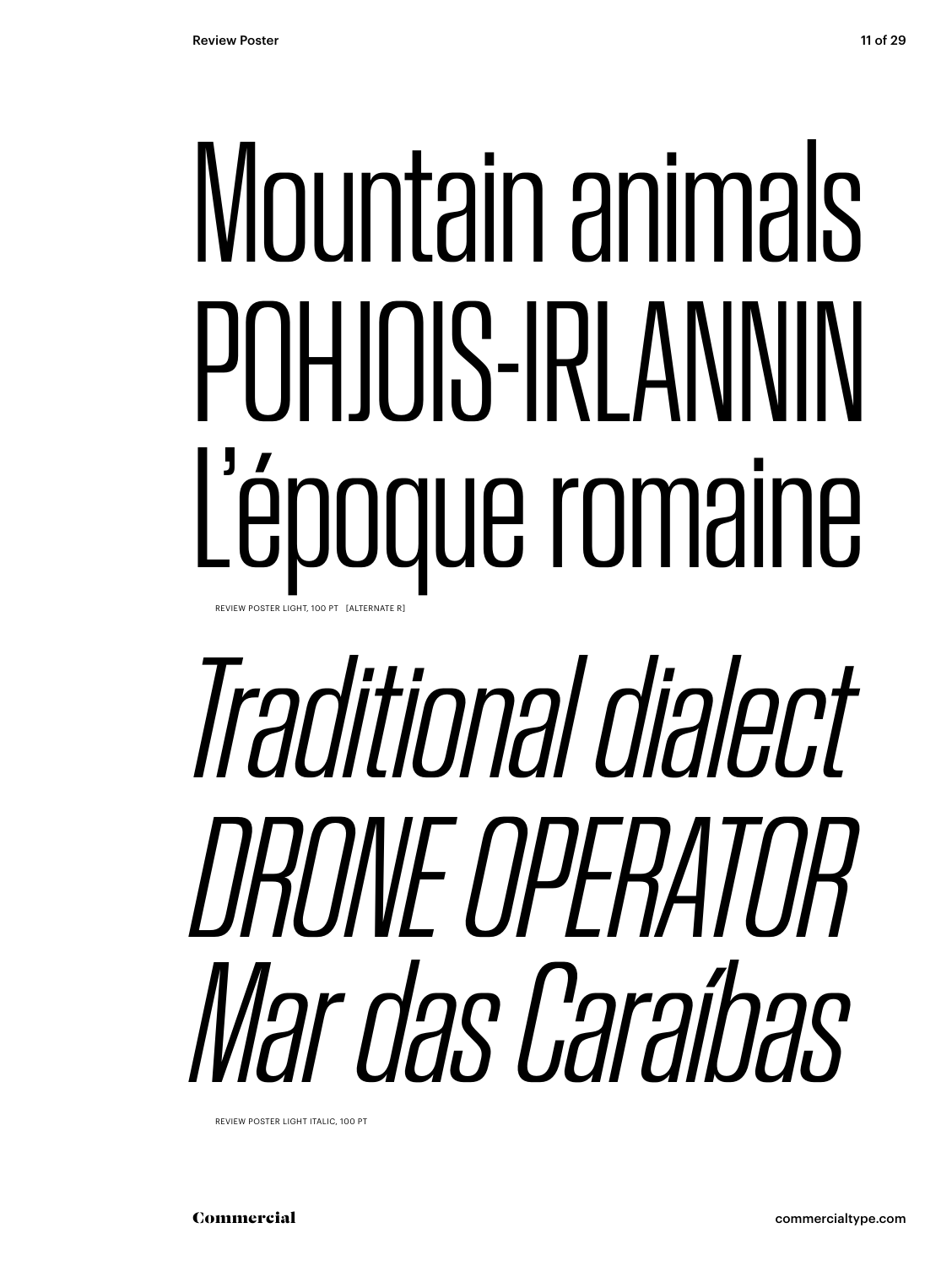## Institutional era LOUNARANNIKUL Hoàng đế Nerva REVIEW POSTER REGULAR, 100 PT

# *Gesta degli eroi PRIMARY COLOR The Archipelago*

REVIEW POSTER REGULAR ITALIC, 100 PT [ALTERNATE g]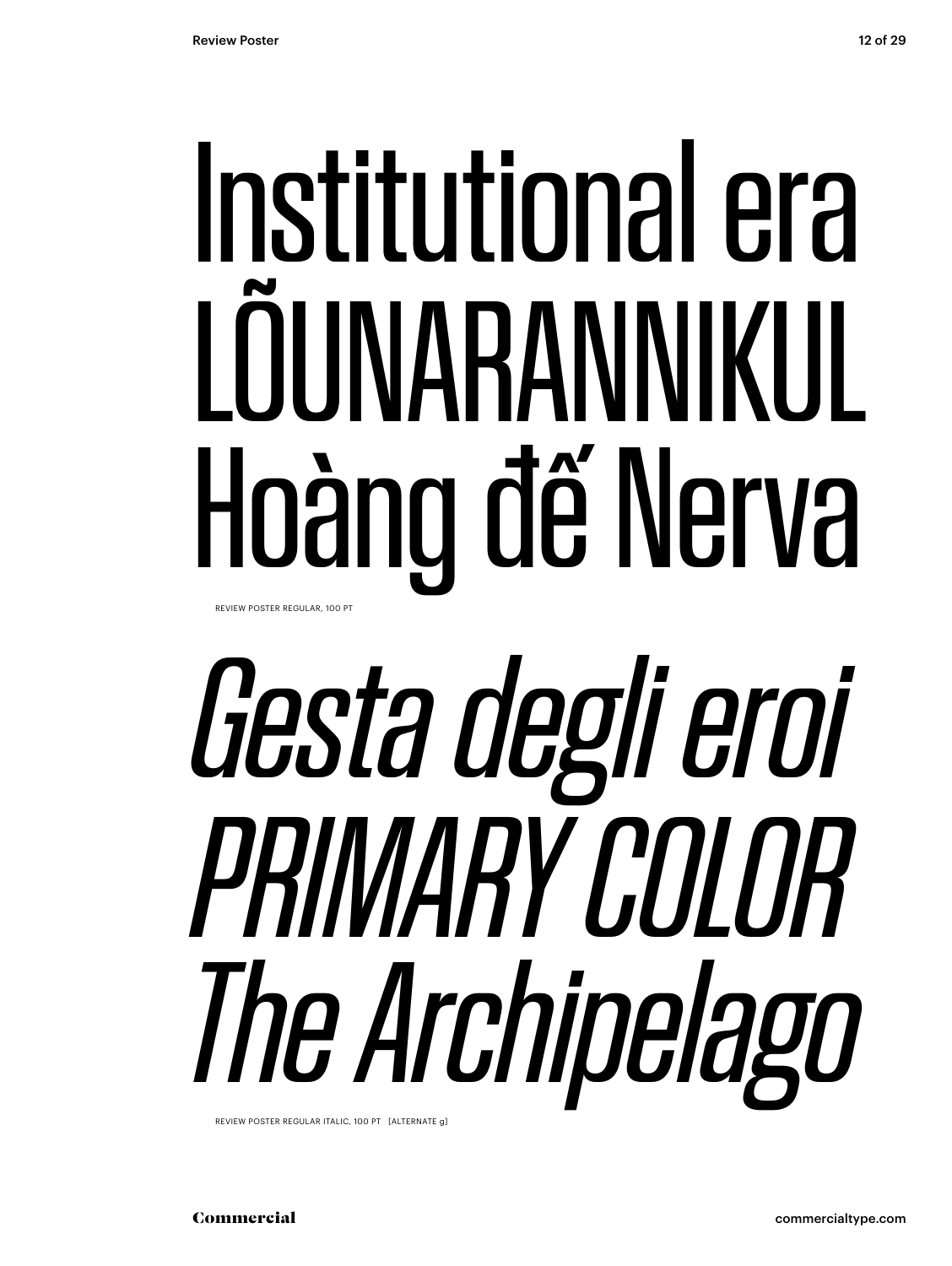## Maximal tastes ABSCHLIEẞENDE Jewelry Houses REVIEW POSTER MEDIUM, 100 PT [ALTERNATE M]

## *Faithful elector OLD ADVOCATES Kobiet w siłach*

REVIEW POSTER MEDIUM ITALIC, 100 PT [ALTERNATE K a]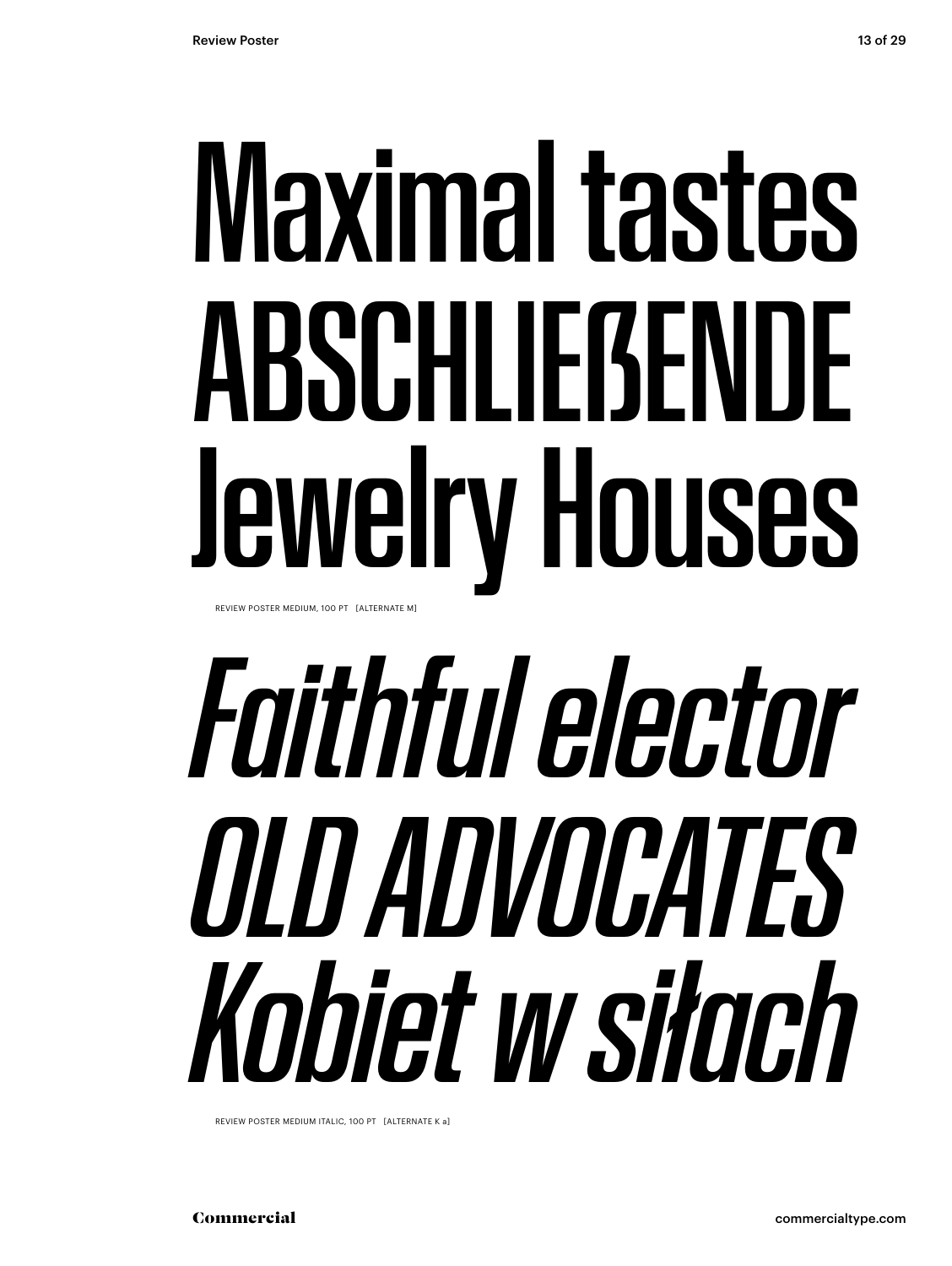# **Cəzasının ləğvi PUBLIC LIBRARY World Heritage**

REVIEW POSTER BOLD, 100 PT

## *Final firebreak DE OPWAARTSE Un oraș global* REVIEW POSTER BOLD ITALIC, 100 PT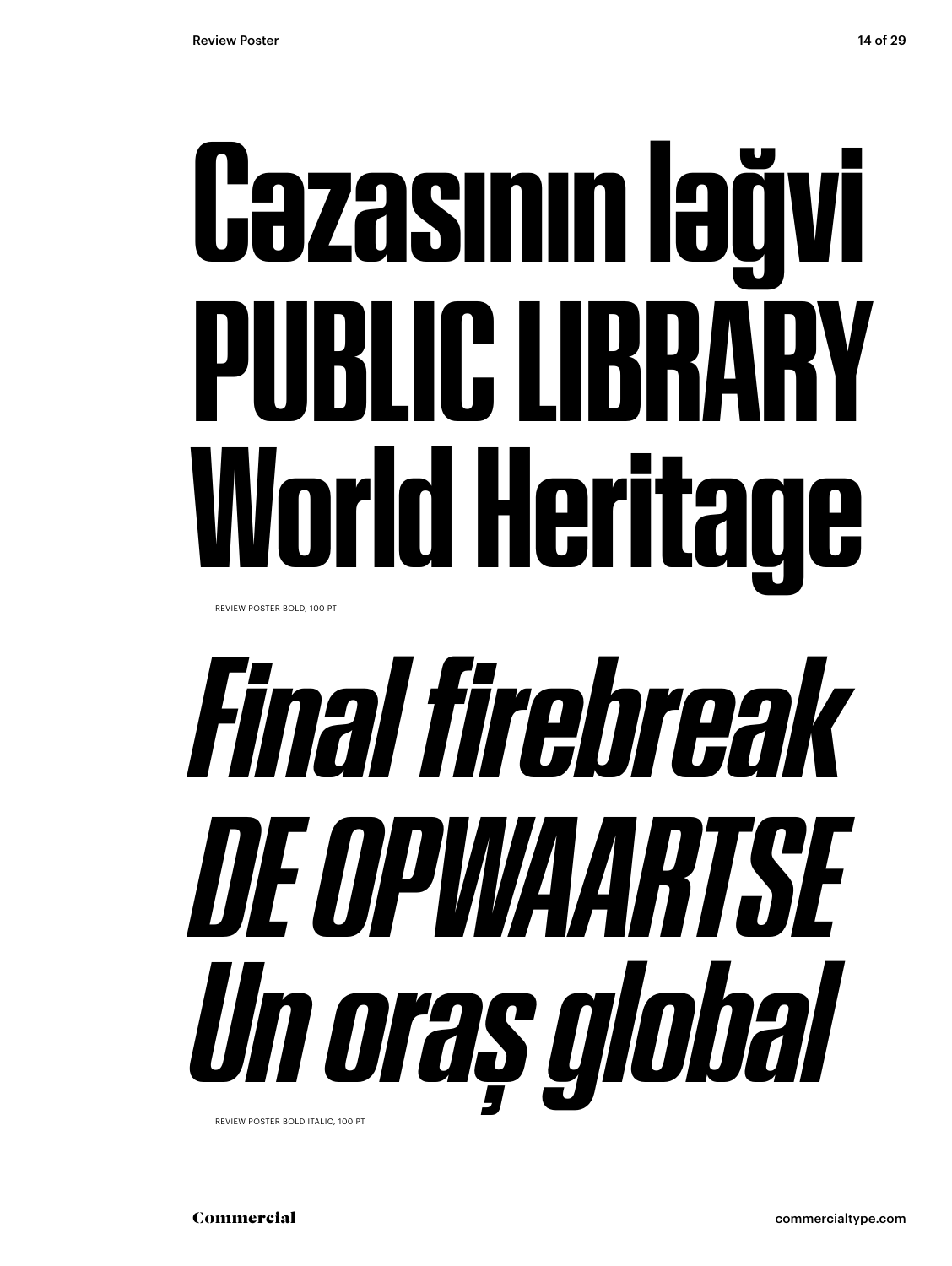## Köszönhetően JUSQU'EN 2006 Voter protests

REVIEW POSTER HEAVY, 100 PT [ROUND DOTS]

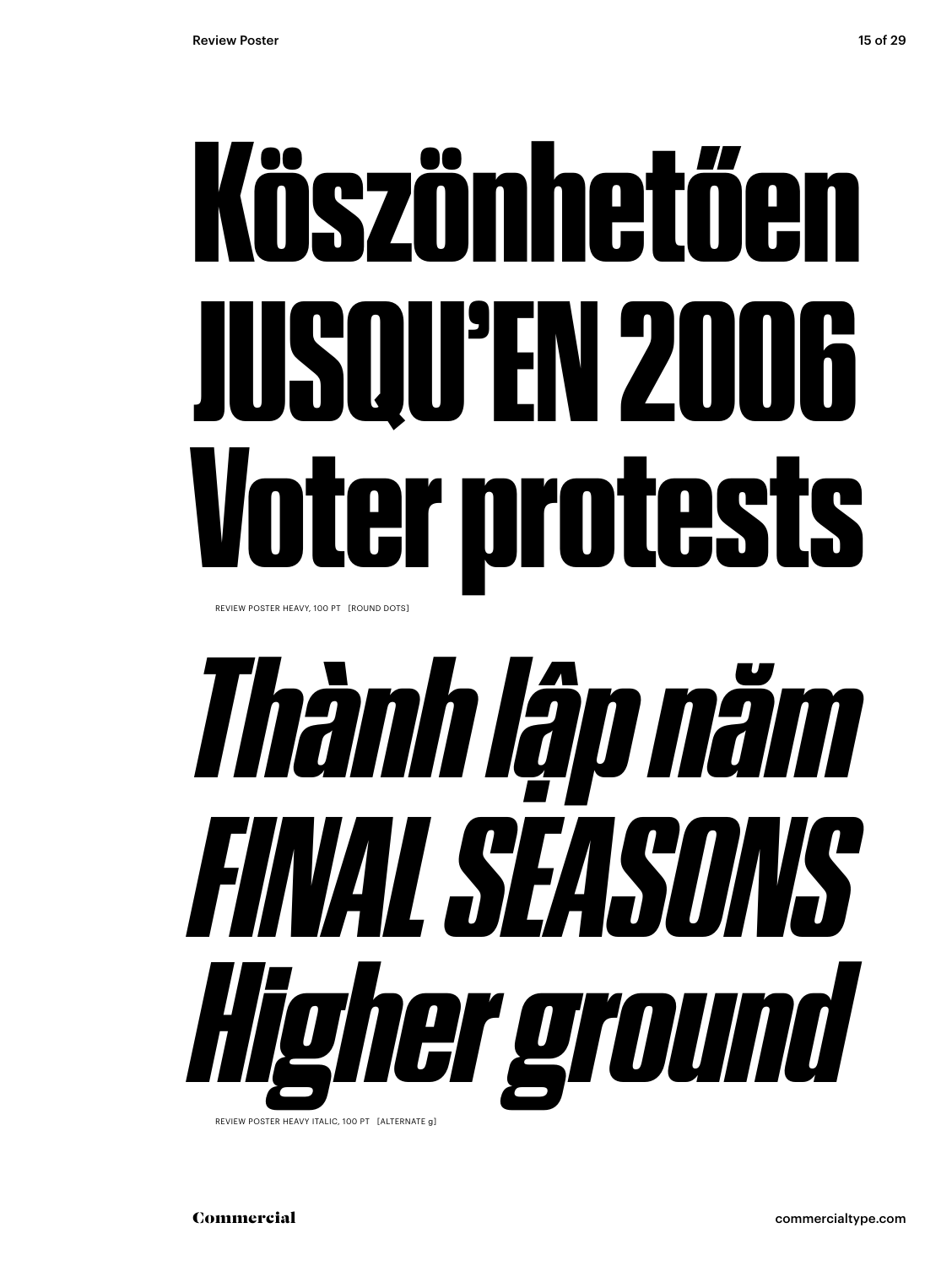## Rekonstrukcí MAIN STADIUM Matul ħajjitha

REVIEW POSTER BLACK, 100 PT [ALTERNATE k]



REVIEW POSTER BLACK ITALIC, 100 PT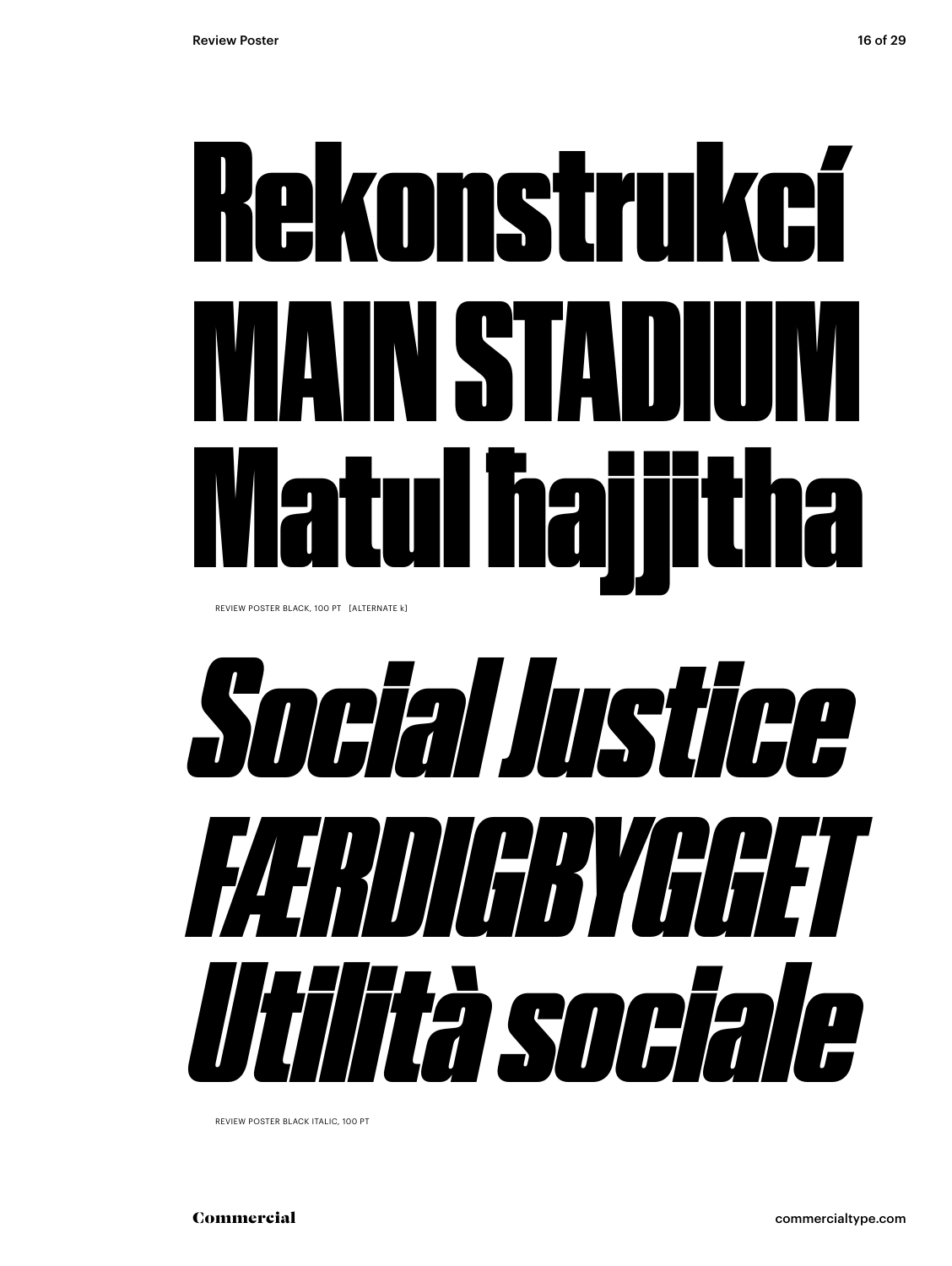## PROVISIONAL DECLARATIONS 24 ancient Egyptian temples

REVIEW POSTER THIN, 70 P

*SIERRA NEVADA MOUNTAINS Naninirahan na dito ang iba't*

REVIEW POSTER THIN ITALIC, 70 PT [ALTERNATE R g]

### GENERICIZED TRADEMARK Jelentő 274 győzelemmel

REVIEW POSTER LIGHT, 70 PT [ALTERNATE K M]

## *SUURIN ASIARYHMÄ OVAT Quaternary volcanic field*

REVIEW POSTER LIGHT ITALIC, 70 PT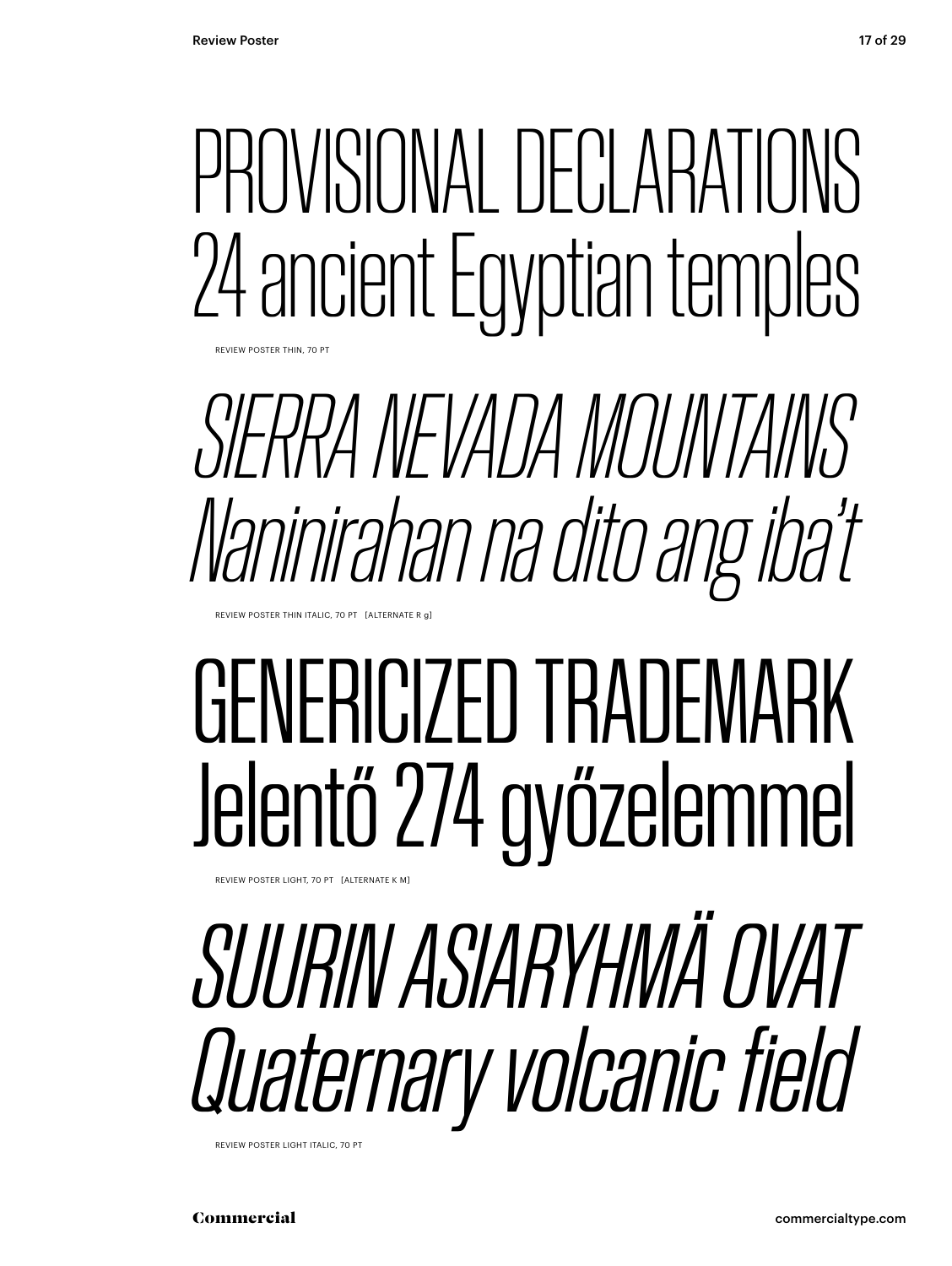### 1996 OLYMPIC STADIUM Post-subduction rifting

REVIEW POSTER REGULAR, 70 PT [ALTERNATE g]

#### *LES LIMITES DE LA VILLE The Lighthouse Keeper* REVIEW POSTER REGULAR ITALIC, 70 PT

### STÆRSTA STÖÐUVATNIÐ Marine sediment field

REVIEW POSTER MEDIUM, 70 PT [ROUND DOTS]

### *SYNTHETIC AROMATICS Funkcinių molekulinių*

REVIEW POSTER MEDIUM ITALIC, 70 PT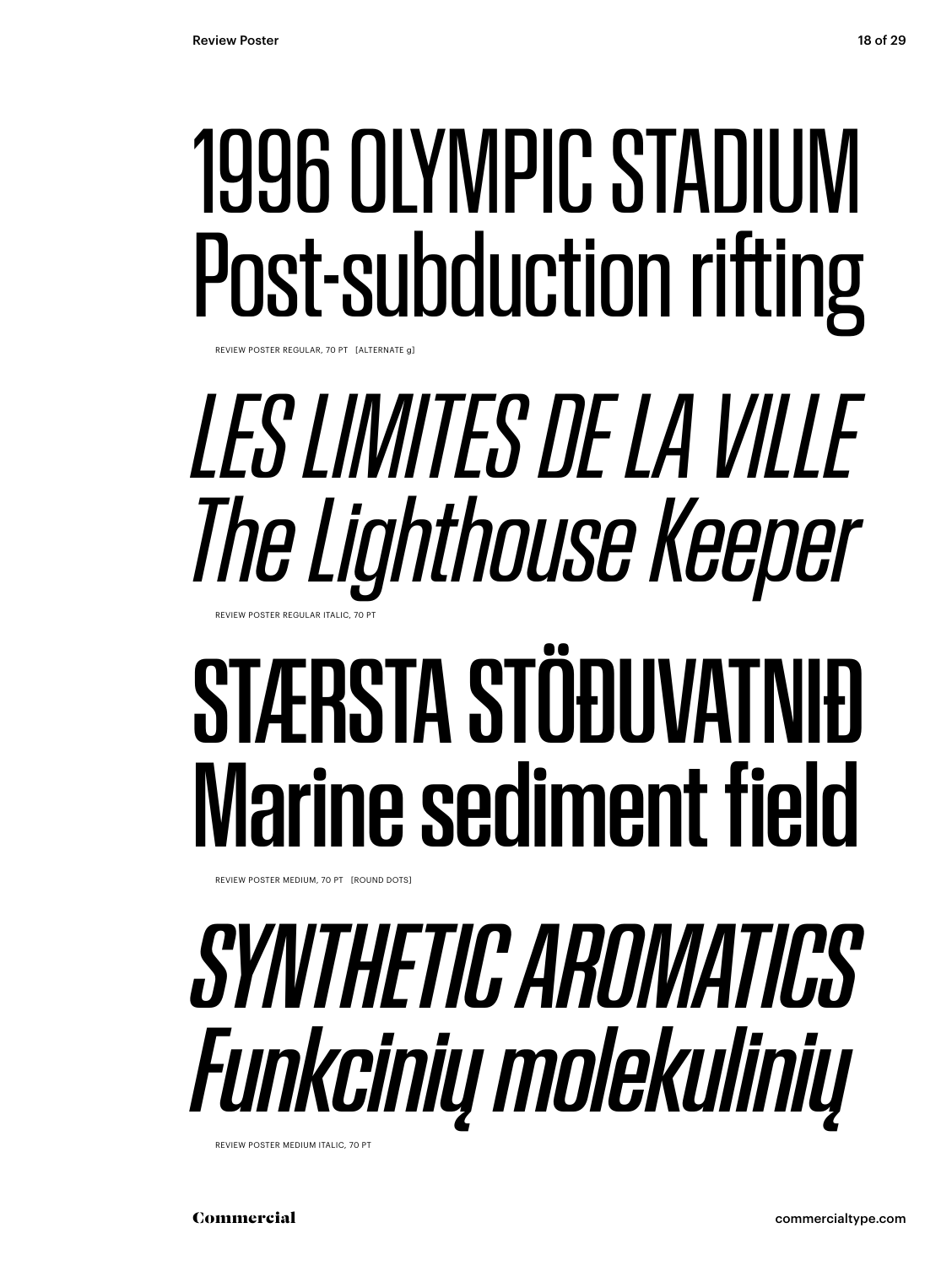### **THE WORK OF PROTEST Surplus of £31 million**

REVIEW POSTER BOLD, 70 PT [ALTERNATE K R]

### *SOVEREIGN ASSEMBLY Ia zoologi dan botani*

REVIEW POSTER BOLD ITALIC, 70 PT

### LAND RIJNLAND-PALTS Black oystercatcher

REVIEW POSTER HEAVY, 70 PT [ALTERNATE a]



REVIEW POSTER HEAVY ITALIC, 70 PT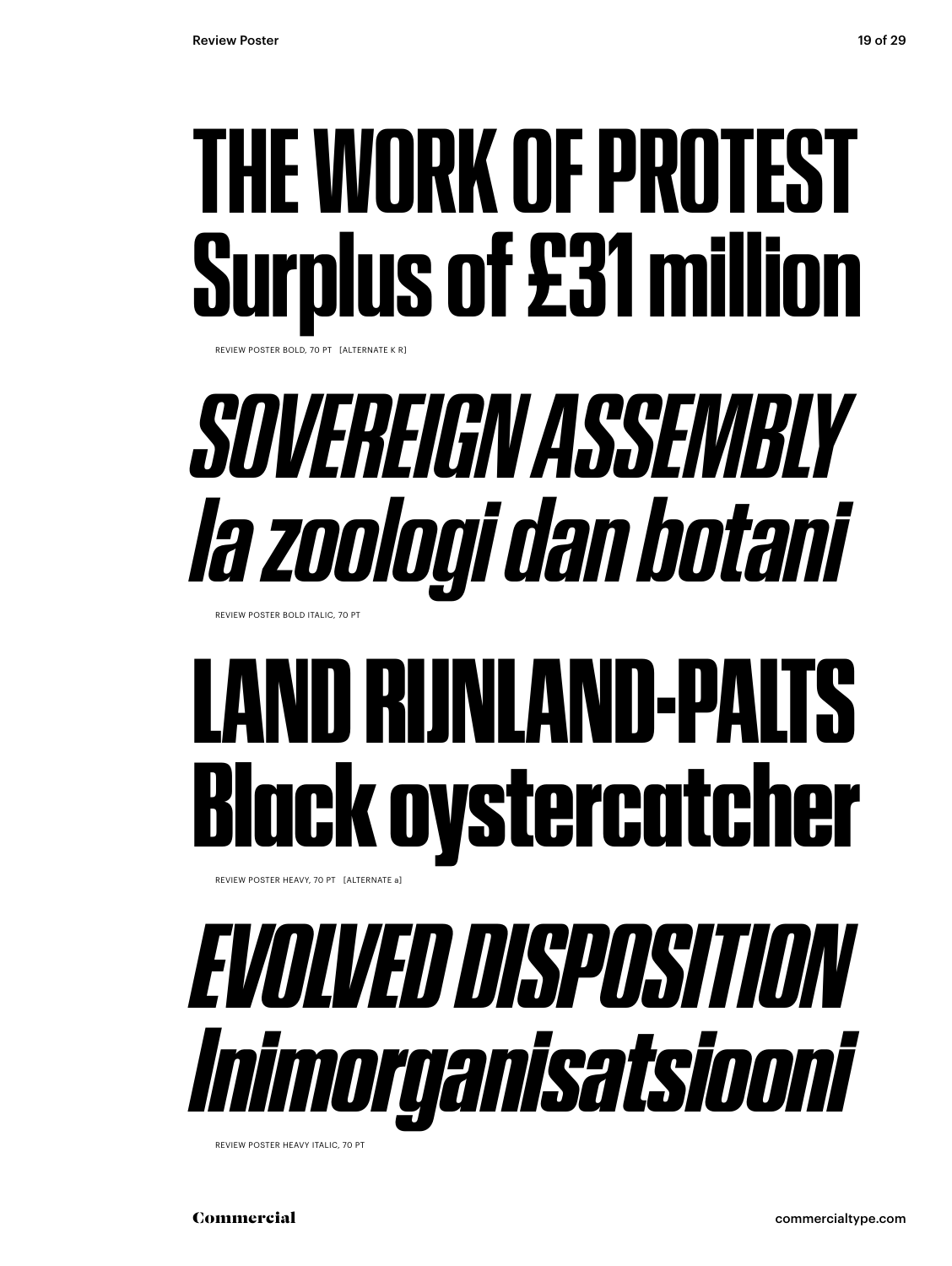



REVIEW POSTER BLACK ITALIC, 70 PT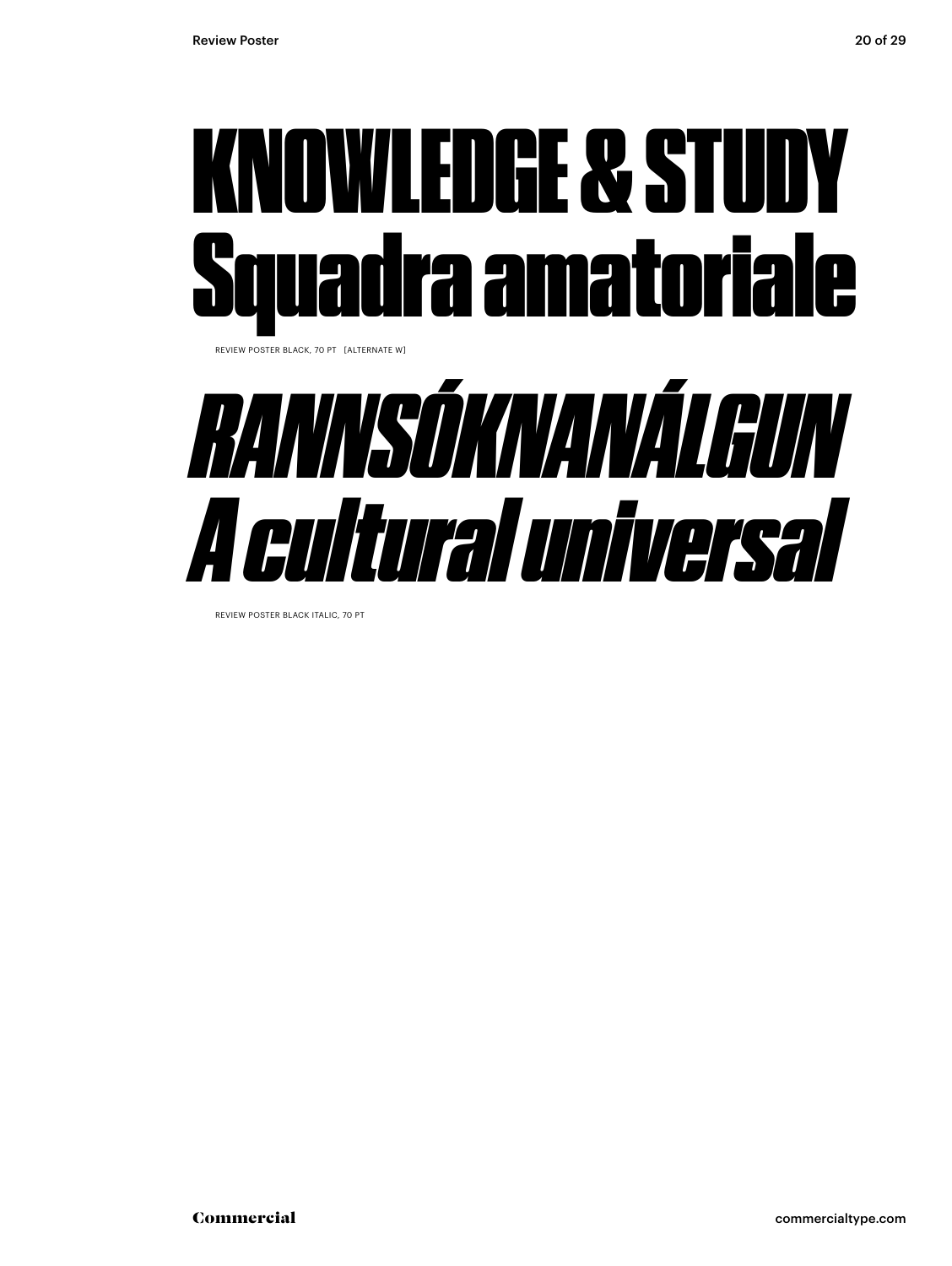La région de Memphis a longtemps été un centre THE FOURTH LARGEST CITY OF THE ROMAN EMPIRE *Chicago's firefighters continued to beat the blaze*

**POSTER THIN, THIN ITALIC** 

The foundation of the original Merritt estate DET OMKRING 75,1% AF MIDDELHAVSLANDENE *Making landfall in Nicaragua as a Category 1*

EVIEW POSTER LIGHT, LIGHT ITALIC, 40 PT [ALTERNATE K M

#### Fiercely lauded by their contemporaries THE COUNTRY'S FIFTH OLDEST STATE PARK *Đầu tiên lần đầu đến bán đảo Iberia vào*

REVIEW POSTER REGULAR, REGULAR ITALIC, 40 PT [ALTERNATE a ẩ å à]

#### Zulke systemen worden geconjugeerd INFLUENCING LANDSCAPE ARCHITECTURE *Two clusters of bare precipitous islets*

REVIEW POSTER MEDIUM, MEDIUM ITALIC, 40 PT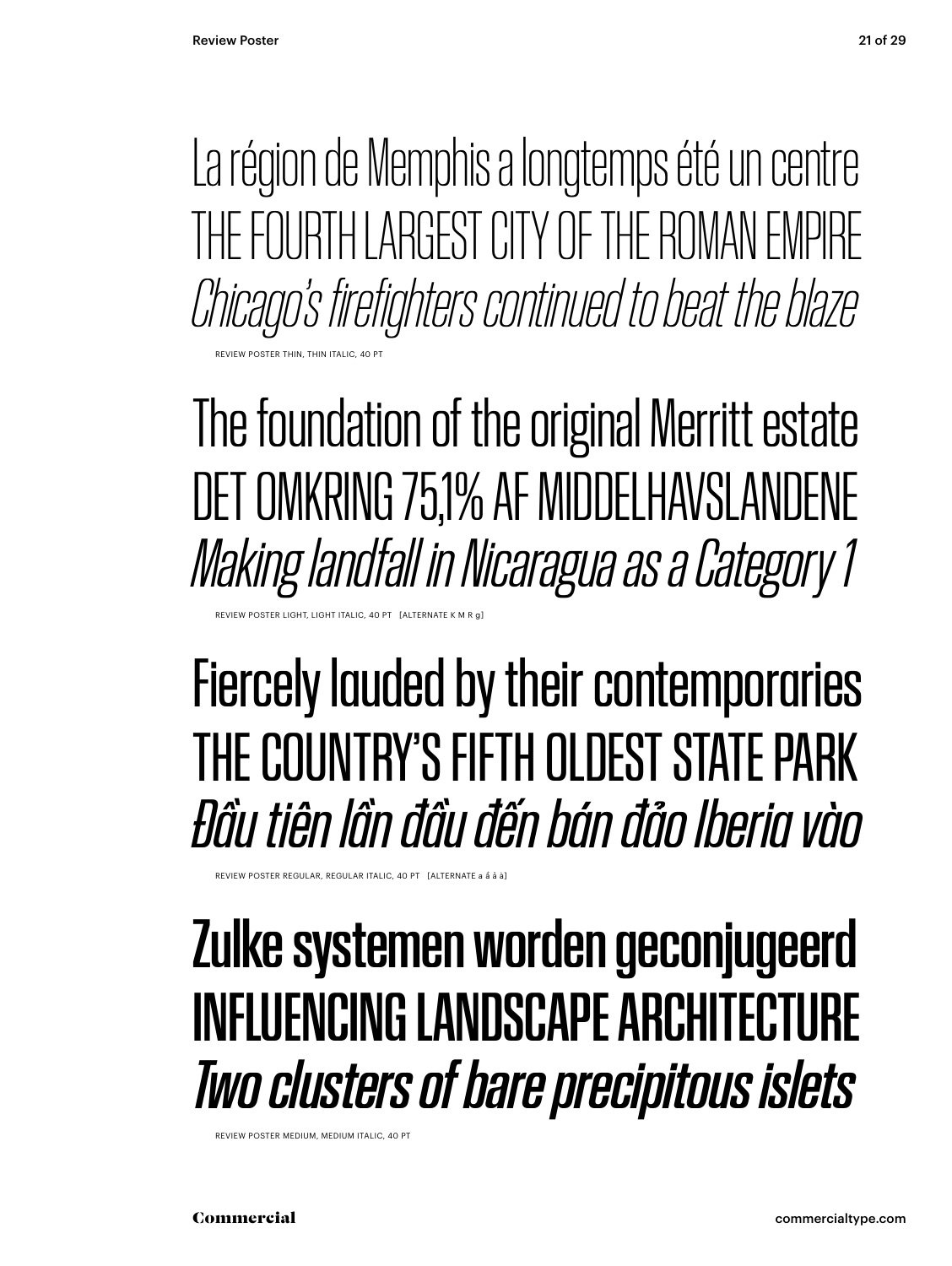#### **A rejection of Bern's monetary policy THE BASE OF MASSANUTTEN MOUNTAIN** *Eine nicht abschließende Aufzählung*

REVIEW POSTER BOLD, BOLD ITALIC, 40 PT

#### Responsible for executive oversight APPROXIMATELY 4.7 MILLION HECTARES *Designated under the Heritage's Act*

REVIEW POSTER HEAVY, HEAVY ITALIC, 40 PT [ROUND DOTS, ALTERNATE R]

#### Em 1811 fez sua primeira publicação JAK RÓWNIEŻ JEDNOSTEK SAMORZĄDU *Pan-American Exposition Company*

REVIEW POSTER BLACK, BLACK ITALIC, 40 PT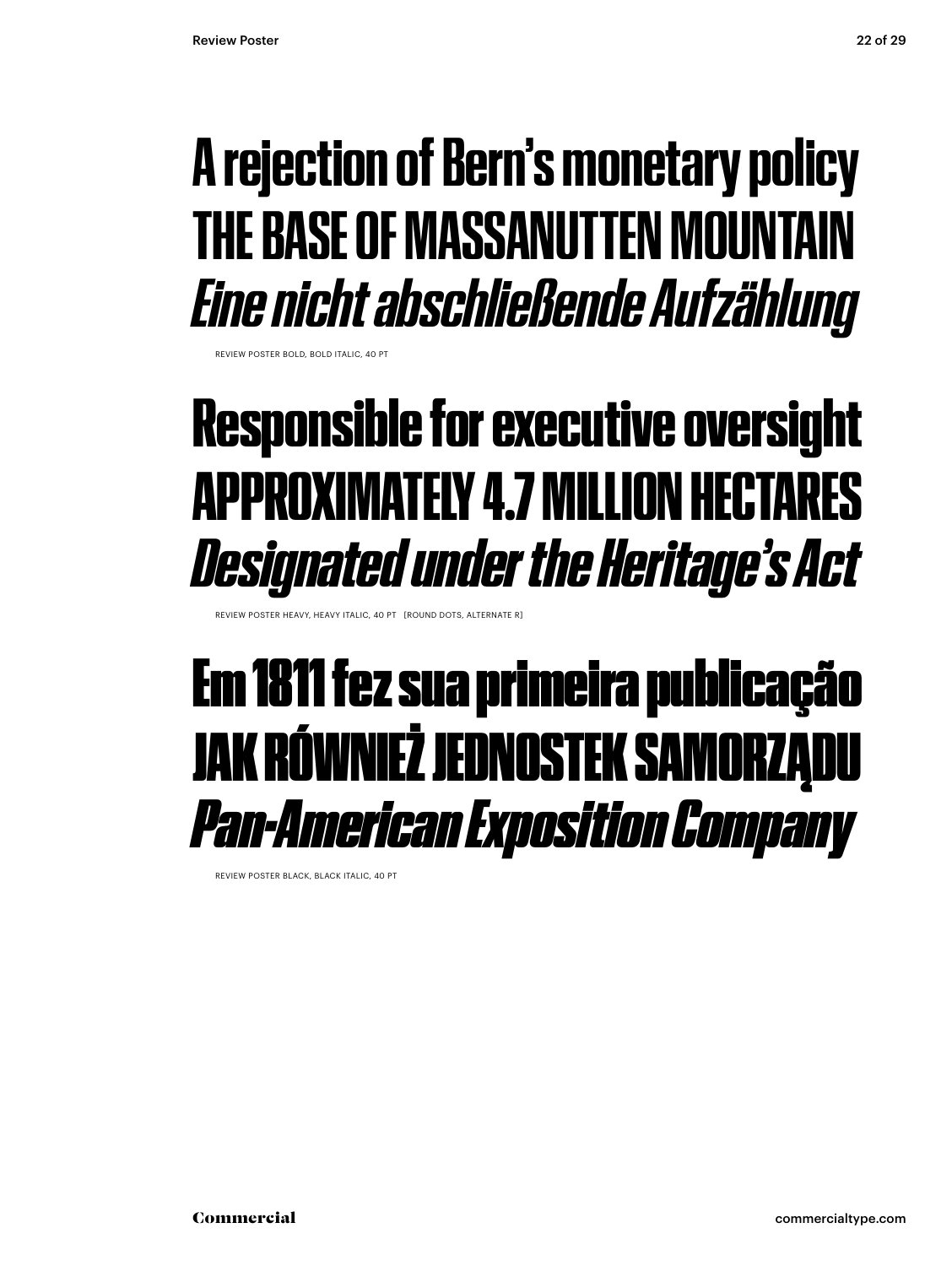The Grágás are a compilation of laws from the Icelandic Commonwealth era GOVORILI ISTOČNIM DIJALEKTOM ŽIVJELI SU NA PROSTORU DANAŠNJE DANSKE I *Legnagyobb része elsősorban a nyílt tengeren vagy óceánon helyezkedik e* REVIEW POSTER THIN, THIN ITALIC, 25 PT

Und mit ihnen eine Gefolgschaft aller freien und volljährigen Männer THE TOTAL AREA IS 1,467 KM<sup>2</sup>, AND THE POPULATION TOTALED 1,325,980 *Mest fullständiga och brukas som huvudkodexar för lagbokens text* REVIEW POSTER LIGHT, LIGHT ITALIC, 25 PT [TRACKING +8]

Stalwart refusal to acknowledge the loss of the 2020 election DOW JONES UP 500 POINTS FOLLOWING PHARMACEUTICAL NEWS *Epidemiology professors at the School of Global Public Health*

**REGULAR REGULAR ITA** 

The constitution of provides for six electoral constituencies AF ÖÐRUM ÁSTÆÐUM, SVO SEM VEGNA ROFS OG SETMYNDUNAR *Reflecteix una falta bàsica de consens sobre les regles que*

REVIEW POSTER MEDIUM, MEDIUM ITALIC, 25 PT [TRACKING +8, ROUND DOTS]

#### **Em 1901 foi para Paris, onde trabalhou como secretário do HOTSPOT WIDELY SEPARATED FROM ANY ADJACENT CONT** *A conservation area for migratory birds and other wildlife*

REVIEW POSTER BOLD, BOLD ITALIC, 25 PT [TRACKING +8]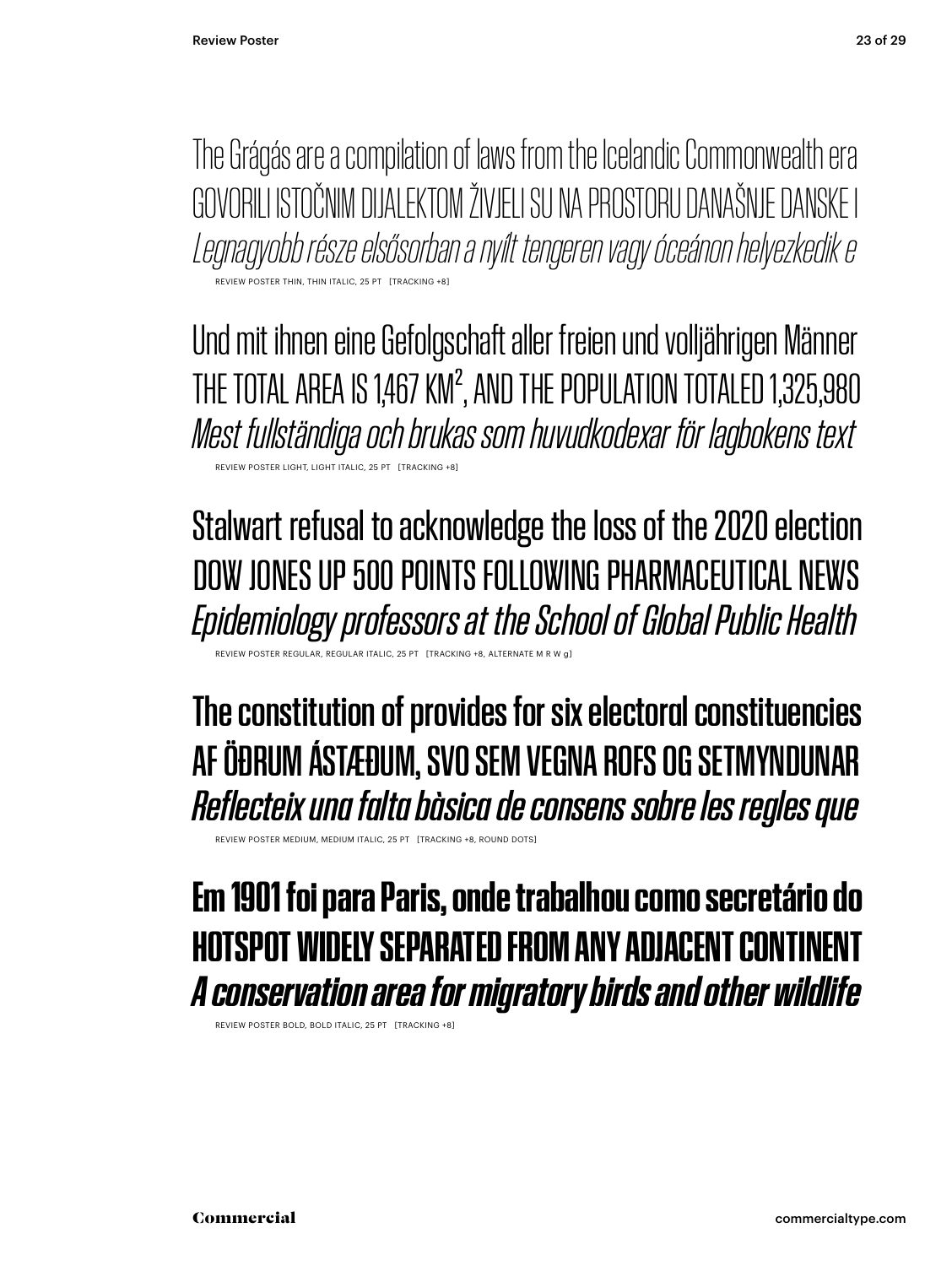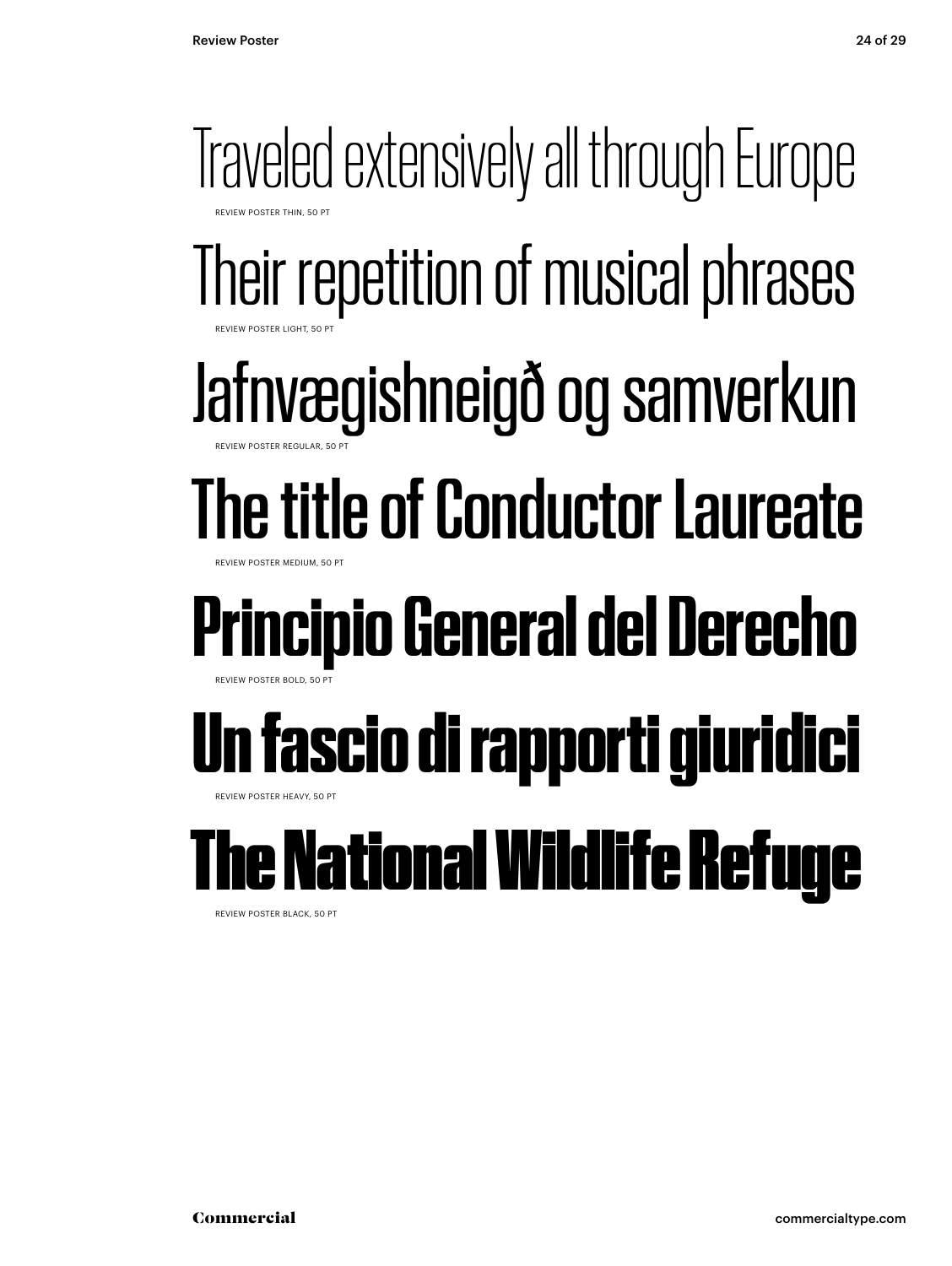

*Excursions in experimental theatre*

*Der unbestimmte Rechtsbegriff* REVIEW POSTER REGULAR ITALIC, 50 PT

*Amplifying new fashion voices* REVIEW POSTER MEDIUM ITALIC, 50 PT

#### *Change the balance of power*

REVIEW POSTER BOLD ITALIC, 50 PT

REVIEW POSTER LIGHT ITALIC, 50 PT



**REVIEW POSTER HEAVY ITALIC, 50 PT** 



REVIEW POSTER BLACK ITALIC, 50 PT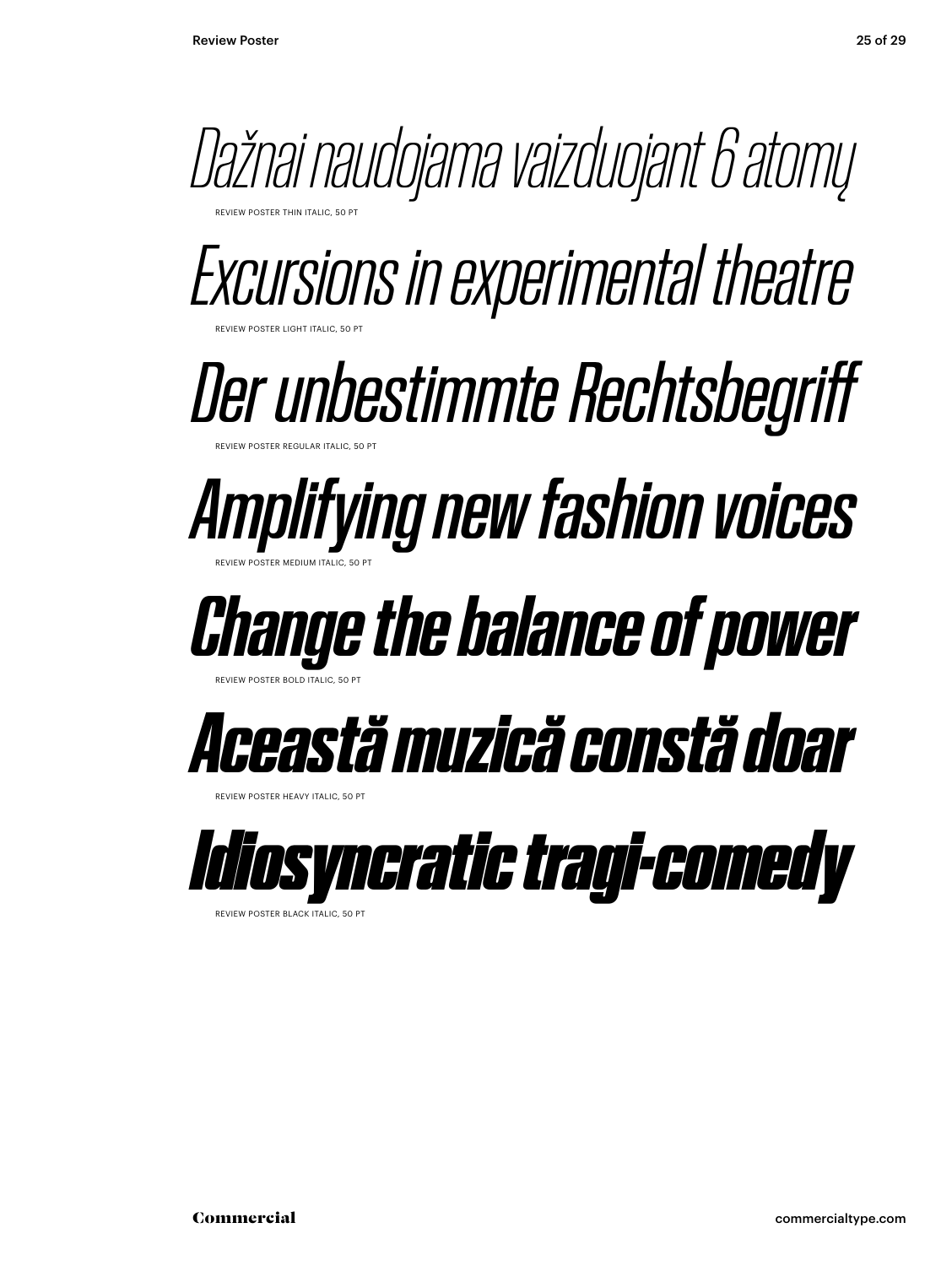| UPPERCASE                                      | ABCDEFGHIJKLMNOPQRSTUVWXYZ                                                                                                                                                                          |
|------------------------------------------------|-----------------------------------------------------------------------------------------------------------------------------------------------------------------------------------------------------|
|                                                |                                                                                                                                                                                                     |
| LOWERCASE                                      | abcdefghijklmnopqrstuvwxyz                                                                                                                                                                          |
| STANDARD PUNCTUATION                           |                                                                                                                                                                                                     |
| ALL CAP PUNCTUATION                            | İ¿/\                                                                                                                                                                                                |
| LIGATURES                                      | ff                                                                                                                                                                                                  |
| PROPORTIONAL LINING<br>default figures         | \$£€¥₱₽₿₹₺₩₫1234567890¢f%‰ªº#°<+=-×÷>'                                                                                                                                                              |
| <b>TABULAR LINING</b>                          | \$£€¥P₽B₹Ł₩₫1234567890¢f%‰<+=-×÷>                                                                                                                                                                   |
| PREBUILT FRACTIONS                             | $\frac{1}{2}$ $\frac{1}{3}$ $\frac{2}{3}$ $\frac{1}{4}$ $\frac{3}{4}$ $\frac{1}{8}$ $\frac{3}{8}$ $\frac{5}{8}$ $\frac{7}{8}$                                                                       |
| <b>NUMERATORS &amp;</b><br><b>DENOMINATORS</b> | 1234567890/1234567890                                                                                                                                                                               |
| <b>SUPERSCRIPT &amp;</b><br><b>SUBSCRIPT</b>   | H <sup>1234567890</sup><br>$H_{1234567890}$                                                                                                                                                         |
| STYLISTIC ALTERNATES                           | KMRW agijk ¡!¿?.,:;"""".",.® ÷ ĶŔŖŘŴŴŴŴ<br>dáâäääääqąåãååååååååäääää<br>ÄĄĄ̃ĂĊËĖĘÊĠĢĨİĮĶĶĿĻŅÖQQQŖŖŞŢÜŲŲŴŴŸYŻ<br>äąą̃ą̃öo õčeeeeo da gijijkkll nooõorstüuuwyyz                                       |
| <b>ARROWS</b>                                  | <b>ラフナドチビック</b>                                                                                                                                                                                     |
| <b>ACCENTED UPPERCASE</b>                      | <i><b>AÁÂÄÄÄĀĀĂAĄĄÁÂÂÂAÅÅĂÅÆ@ÇĆĈĊČĎĐÈÉÊËĒĒĖ</b></i><br>ĘĔĘĔĔĔĔĔĔĔĜĞĠĠĢĤĦĬſĨĨĨĬĬĮIJIJĨĨĶĹĽĿŁĻÑŃŇŊŅÒÓ<br>ŎŎŎŌŎŎŐŨ <i>QŐŐŎ</i> ŎŎŎŎŎŎŎŎŎŎ <b>ŎĿŔ</b> ŘŖŚŜŞŠŞßŢŤŢŦÞ<br>ÙÚÛÜŨŪŬŮŮŰŲƯŲỨỪŨŲぴŴŴŴŴŶŸŶŶYŶŶŹŻŽ |
| ACCENTED LOWER CASE                            | àáâãäåāāăaaaãâẫậẩååååæəçćĉċčďđèéêëēĕėe<br>ĕęẽė̃ẽė̃ė̃ę̃ẽĝğġģĥħìíîïīīĭįįijíj̃kĺľŀłļñńňŋņòóôõö<br>ōŏőődọốôỗộổđờỡợđøœŕřŗśŝşšşßțťțŧþùúûüũūŭ<br>ů ủ ű y ư y ứ ừ ữ y ử ŵ ẁ ẃ ẅ ý ÿ ŷ ỳ y ỹ ỷ ź ż ž         |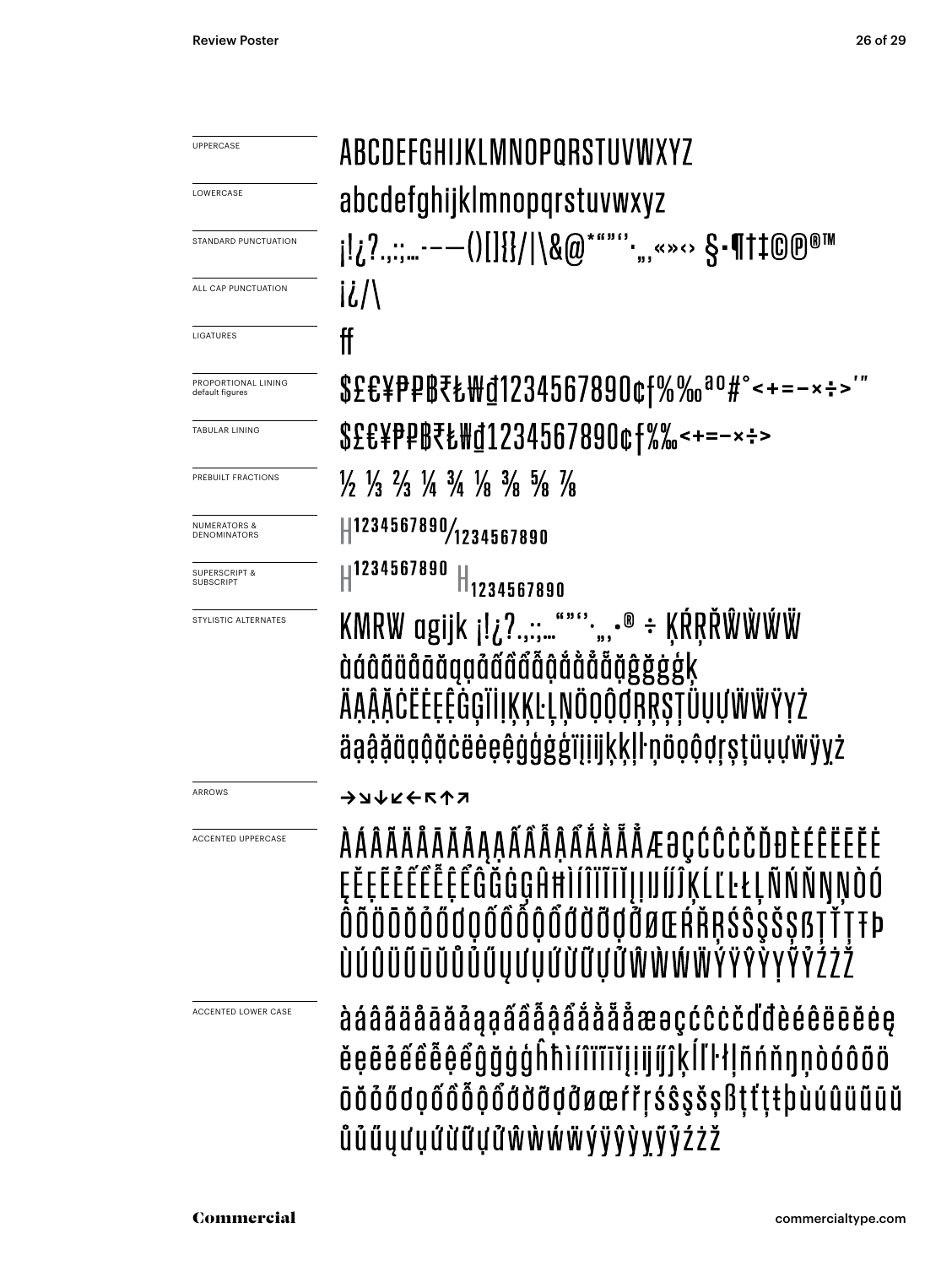UPPERCASE ARCDEFGHIIKI MNOPORSTIIVWXY7 **LOWERCASE** abcdefghijklmnopgrstuvwxyz STANDARD PUNCTUATION  $|U^{--}|/|H|/|Q|$ ALL CAP PUNCTUATION  $f\hspace{-0.1cm}f$ LIGATURES \$£€¥₱₽₿₹₺₩₫1234567890¢f%‰ªº#°<+=-×÷>'" PROPORTIONAL LINING default figures \$£&¥P#B₹&\d1234567890¢f%%<+=-×÷> TABULAR LINING 1/2 1/3 2/3 1/4 3/4 3/4 3/8 1/8 PREBUILT FRACTIONS #1234567890/1234567890 NUMERATORS & **DENOMINATORS** H 1234567890 H 1234567890 SUPERSCRIPT & SUBSCRIPT KMRW ogijk j!¿?.,:;..."""\*,,, $\cdot^{\circ}$  ÷ ĶŔŖŘŴŴŴŴ STYLISTIC ALTERNATES dáâääääääaääääääääääääääää ÄĄĄ̃ĂĊËĖĘÊĠĢĨİĮĶĶĿĻŅÖQQQŖŖŞŢÜŲŲŴŴŸYŻ äąą̃ą̃äąą̃ą̃čëėeeegg̃g̃g̃gïįijikkll·nooõqrstüuuwyyz ARROWS **ファイスティック** *ÀÁÂÄÄÄĀĀĀĄĄAÃÂÃÃÃÅĂÅÅÆƏÇĆĈĊČĎĐÈÉÊËĒĒĒ* ACCENTED UPPERCASEĘĔĘĔĔĔĔĔĔĔĜĞĠĠĢĤĦĬĬĨĨĨĬĮĮIJĺĺĴĶĹĽĿŁĻÑŃŇŊŅÒÓ ŎŎ**ŎŎŎŎŐ**ŎŎŎŎŎŎŎŎŎŎŎŎŎŎŎŎĔŔŘŖŚŜŞŠŞßŢŤŢŦÞ ÙÚÛÜŨŨŬŮŮŰŲƯŲŰŬŨŲぴŴŴŴŴŶŸŶŶYŶŶŹŻŽ àáâãäåāāăaaaâââåâååååæaçccccddèéêëēĕėe ACCENTED LOWER CASE ěęẽė́ểė̃ė̃ę̃ẽĝğġģĥħìíîïĩīĭįḷijíj̃jķĺľŀłļñńňŋņòóôõö ōŏỏődọốôỗộổđờđỡợởøœŕřŗśŝşšşßţťţŧþùúûüũūŭ ŮŮŰŲƯŲỨỪŨŲぴŴŴŴŴÝŸŶVŸŶŹŻŽ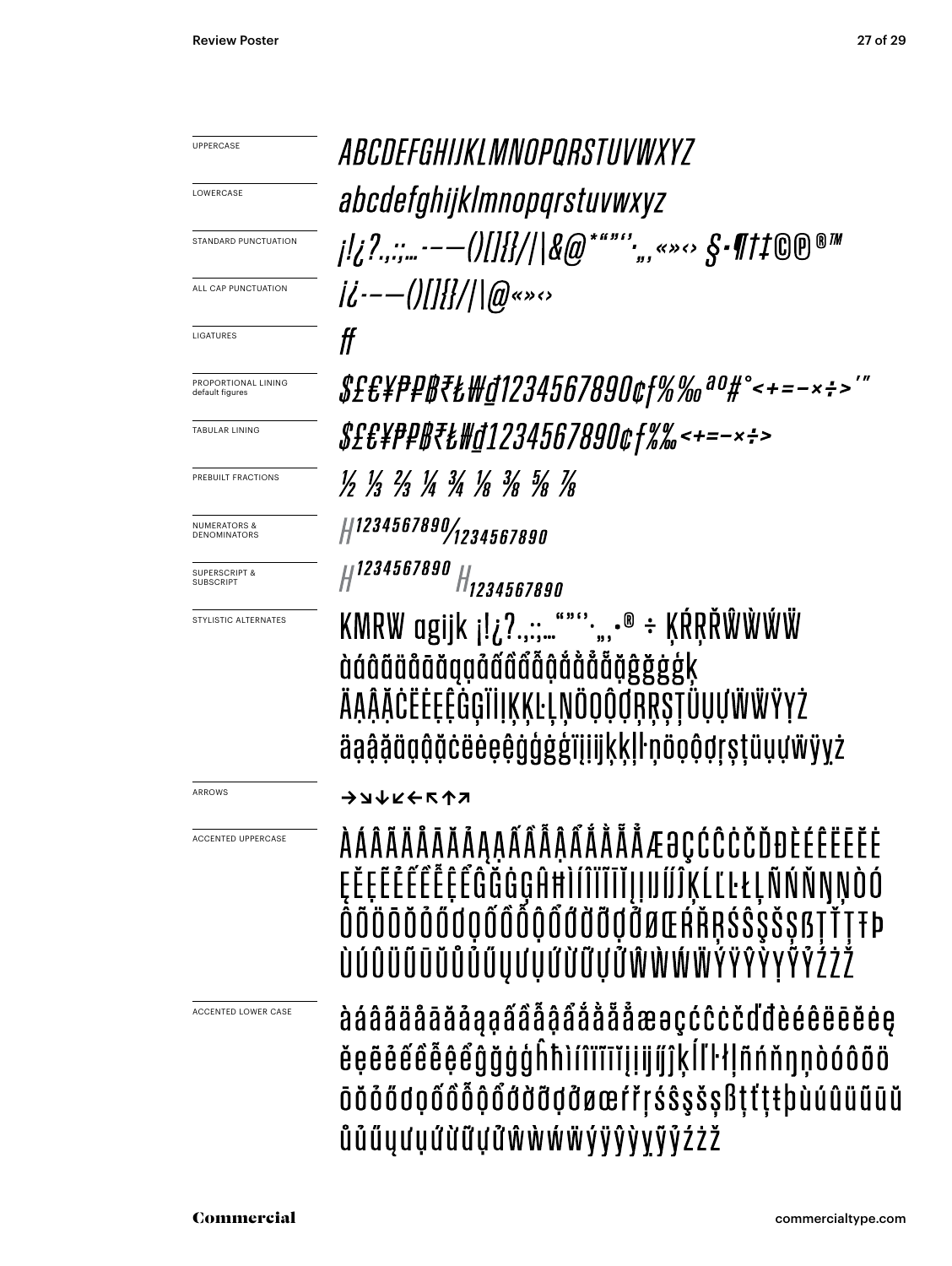PROPORTIONAL LINING default figur ALL CAPS opens up spacing, moves punctuation up **OPENTYPE FEATURES** FAMILY WIDE **DEACTIVATED ACTIVATED** Originally: **¥7,031 £9,215** TABULAR LINING **Sale Price: \$3,460 €1.895** FRACTIONS<br>ignores numeric date format SUPERSCRIPT/SUPERIOR SUBSCRIPT/INFERIOR **NUMERATOR**<br>for making arbitrary fractions DENOMINATOR<br>for making arbitrary fractions LANGUAGE FEATURE<br>Română (Romanian) s accent **OPENTYPE FEATURES** ROMAN & ITALIC **DEACTIVATED ACTIVATED** LANGUAGE FEATURE<br>Català (Catalan) I givph STYLISTIC SET 01

STYLISTIC SET 02

STYLISTIC SET 03<br>alternate M

STYLISTIC SET 04

STYLISTIC SET 05<br>alternate R

STYLISTIC SET 06<br>alternate W

STYLISTIC SET 12<br>round punctuation and accents

|             | iFish & 'Chips' for £2/\$5!? |
|-------------|------------------------------|
|             | Sale Price: \$3,460 €1,895   |
| Arininally: | ¥7031 ¢Q 215                 |

Originally: **¥7,031 £9,215**  $21/03/10$  and 2 1/18 460/920 21/03/10 and 2 $\frac{460}{320}$  $x158 + y23 \times z18 - a4260$   $x^{158} + y^{23} \times z^{18} - a^{4260}$  $x158 \div y23 \times z18 - a4260$   $x_{158} \div y_{23} \times z_{18} - a_{4260}$ 0123456789 0123456789 0123456789 0123456789 for making arbitrary fractions 0123456789 0123456789 0123456789 0123456789

Română (Romanian) s accent CONŞTIINŢA însuşi ştiinţifice CONŞTIINŢA însuşi ştiinţifice SÍL·LABA col·lecció cal·ligrafia SÍL·LABA col·lecció cal·ligrafia

Weathered from World War 2 Weathered from World War 2 Regularizing storage regimen Regularizing storage regimen Modifying 12-Cylinder Motors Modifying 12-Cylinder Motors **alternate KK KNOWING A KNOWING A KNOWING A K** KNOWING A KNOWING A KNOWING A STRIG ATTACK Bridges span the Rhine River Bridges span the Rhine River Their witty reëlection "jingle!" Their witty reëlection "jingle!"

#### ¿¡FISH & 'CHIPS' FOR £2 / \$5!?

| Sale Price:<br>Originally: | \$3,460 €1,895<br>¥7,031 £9,215 |  |
|----------------------------|---------------------------------|--|
| Sale Price:<br>Originally: | \$3,460 €1,895<br>¥7,031 £9,215 |  |

STYLISTIC SET OI**NAGE AN AVETAGE OF £112,450** Made an average of £112,450